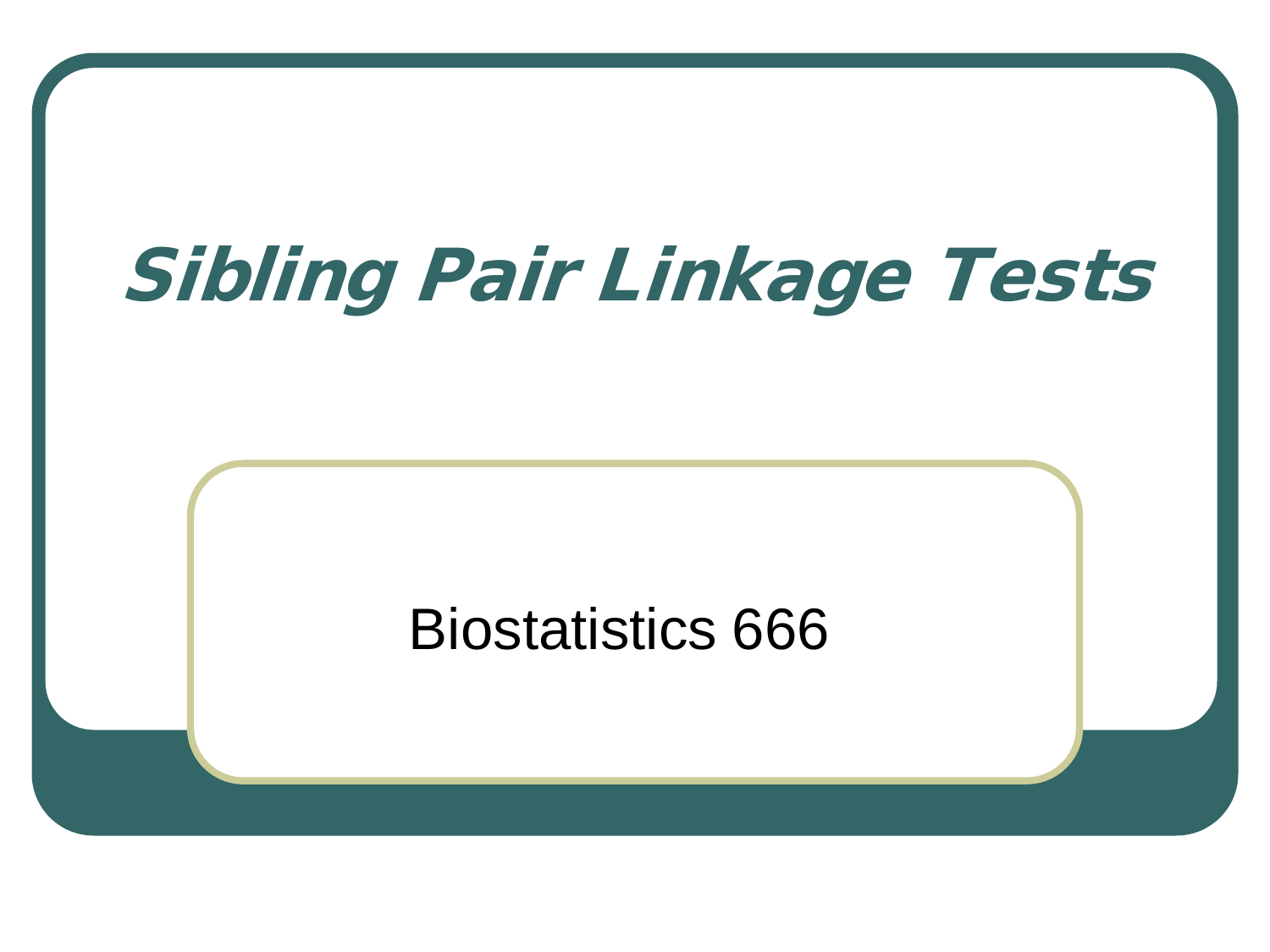### Today …

- Introduction to linkage analysis of affected siblings
- A simple disease model
	- Probability of sampling affected relative pairs
- Linkage analysis with sibling pairs using Risch's Maximum LOD Score (MLS)
- Distribution of IBD in affected sibling pairs and Holman's "Possible Triangle Constraint"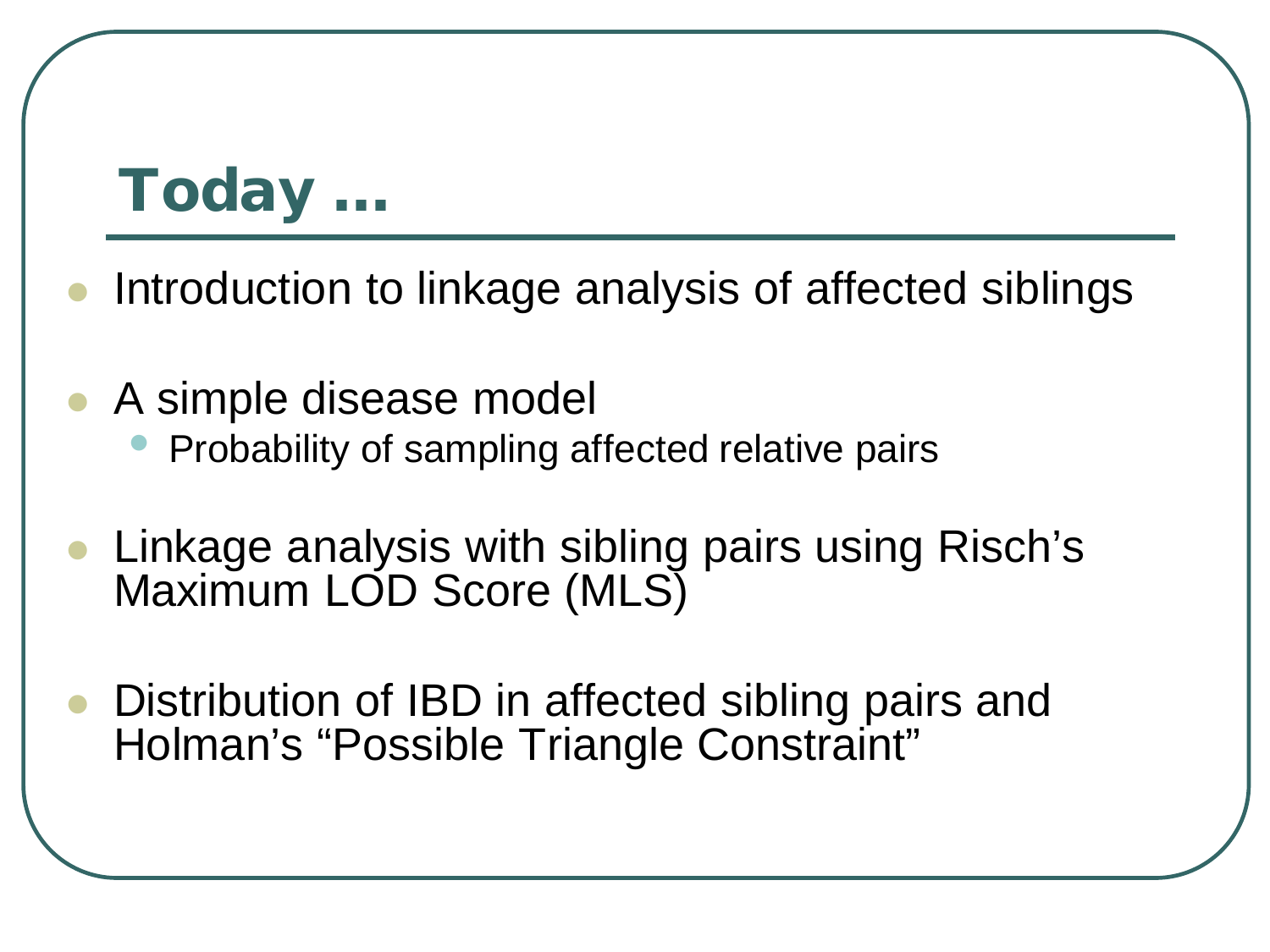## Examplar Linkage Study

- Concannon et al (1998) *Nature Genetics,* **19:**292-296
- Affected sibling pair study of type 1 diabetes
	- Common chronic disease of childhood
	- 292 affected sibpairs for initial screen
	- 467 affected sibpairs for follow-up
- Highest LOD score reaches 34.2 near HLA on chr. 6
	- At this locus, chromosomes carried by affected siblings are identical 73% of the time.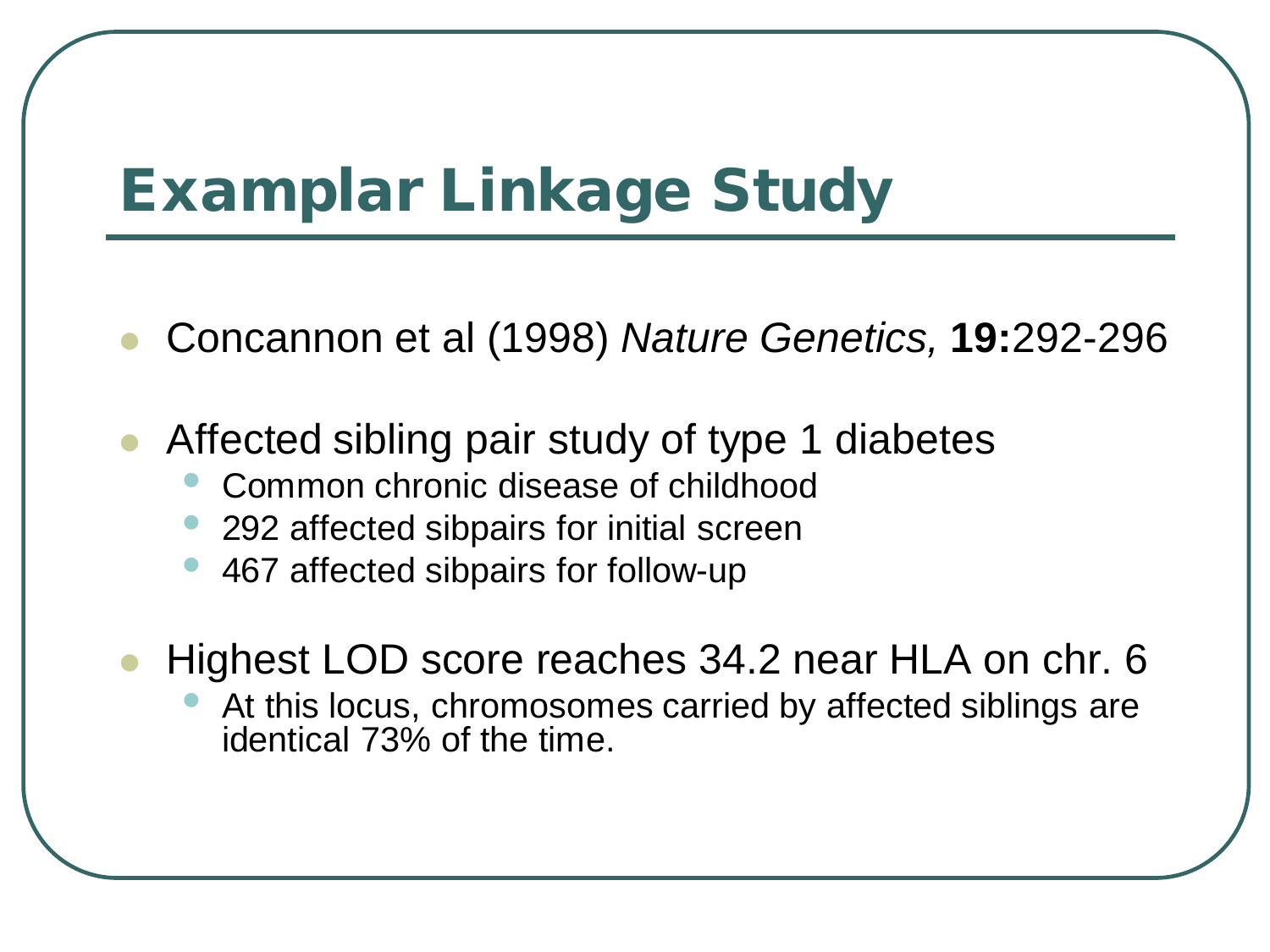### Examplar Linkage Study Results



Concannon et al (1998) *Nature Genetics*, **19:**292-296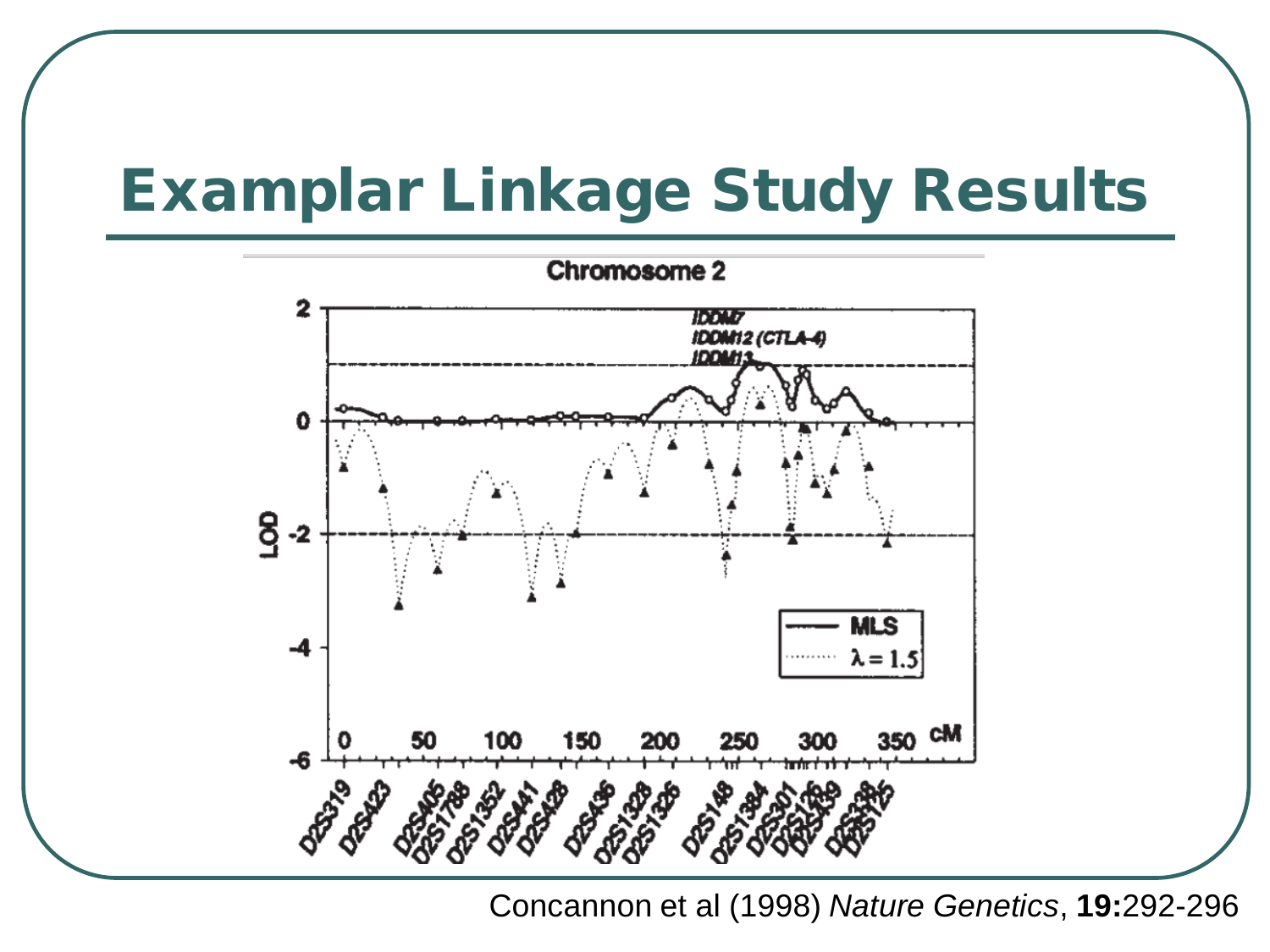## Single Locus Disease Model

- 1. Allele frequencies
	- For normal and susceptibility alleles
- 2. Penetrances
	- Probability of disease for each genotype
- **Useful in exploring behavior of linkage and** association tests
	- Simplification of reality, ignores other loci and the environment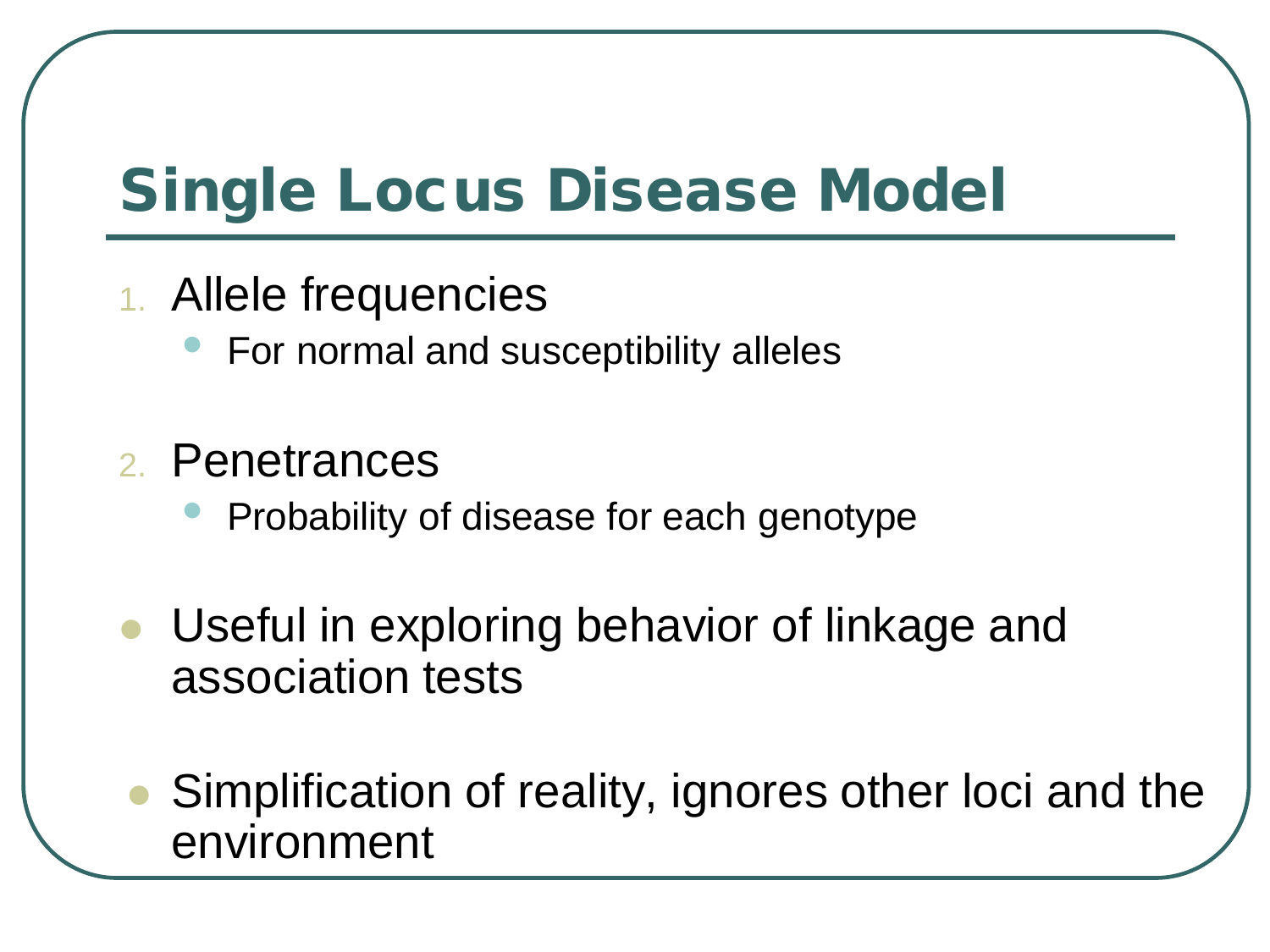#### Penetrance

• 
$$
f_{ij} = P
$$
(Affected |  $G = ij$ )

 Probability someone with genotype *ij* is affected

Models the marginal effect of each locus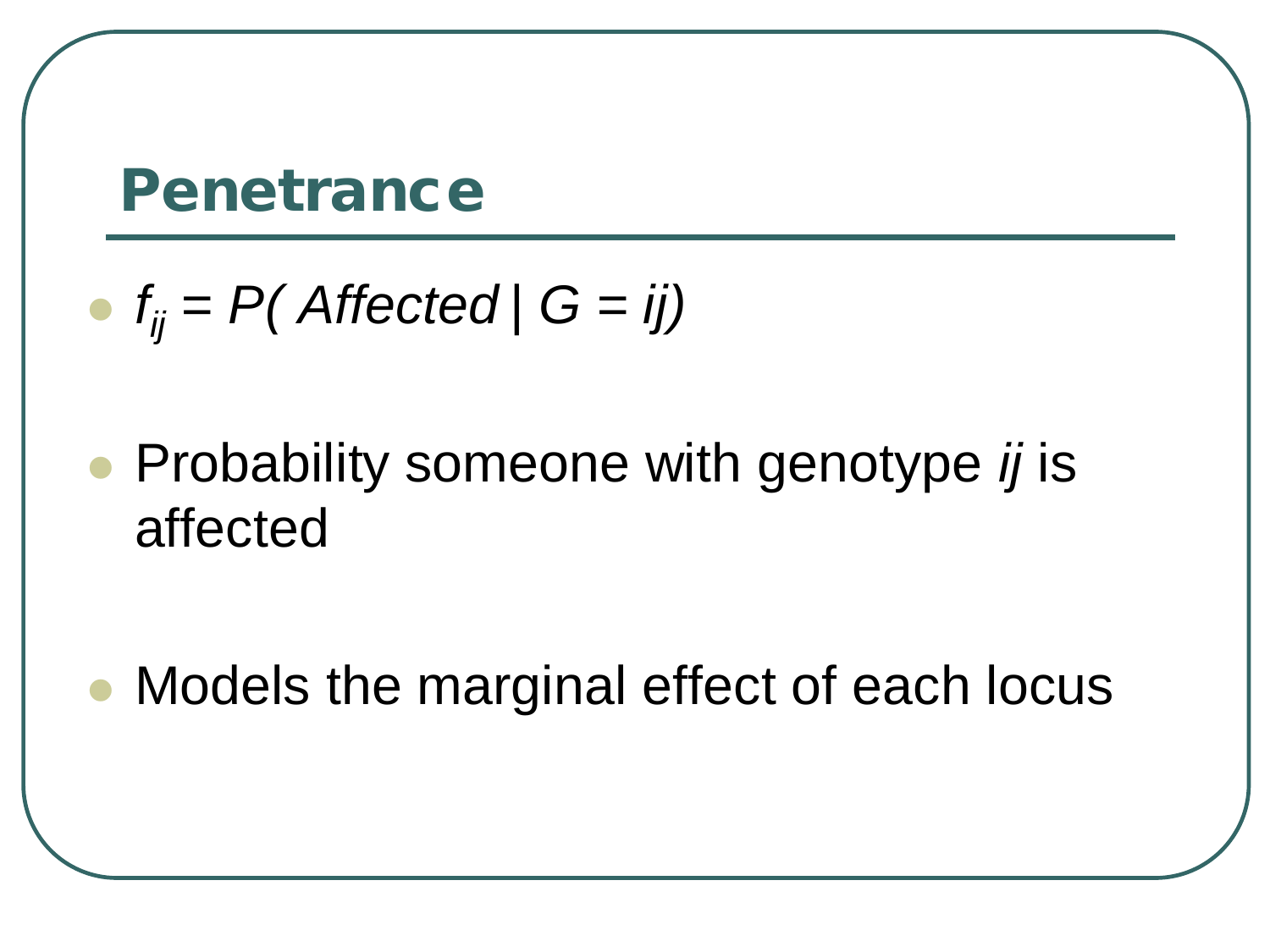### Using Penetrances

- Allele frequency *p*
- Genotype penetrances  $f_{11}$ ,  $f_{12}$ ,  $f_{22}$
- **Probability of genotype given disease** 
	- $P(G = ij | D) =$
- Prevalence
	- $\mathsf{K} =$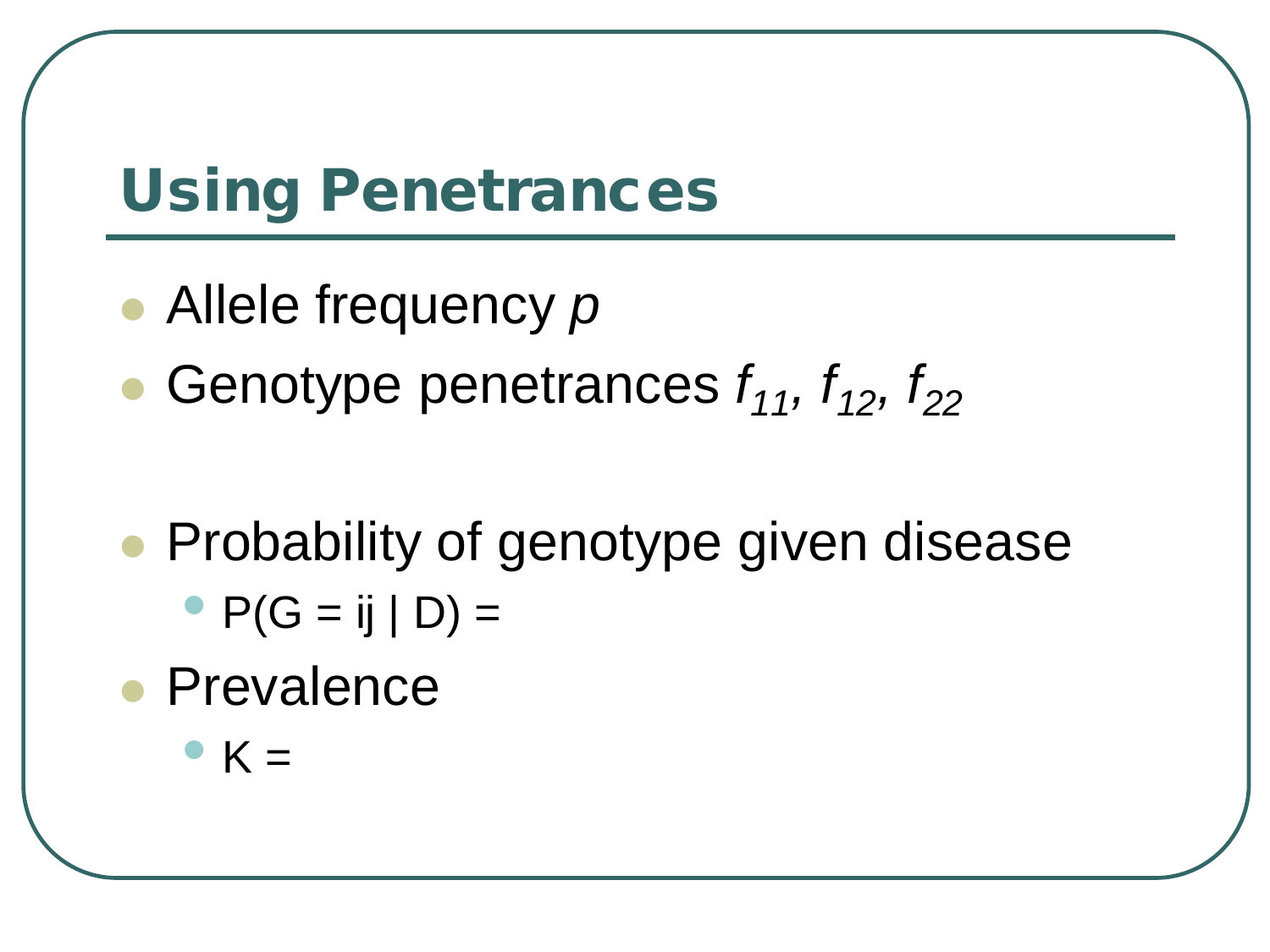### Pairs of Individuals

- A genetic model can predict probability of sampling different affected relative pairs
- We will consider some simple cases:
	- Unrelated individuals
	- Parent-offspring pairs
	- Monozygotic twins
	- What do the pairs above have in common?
		- HINT: Think about the amount of shared genetic material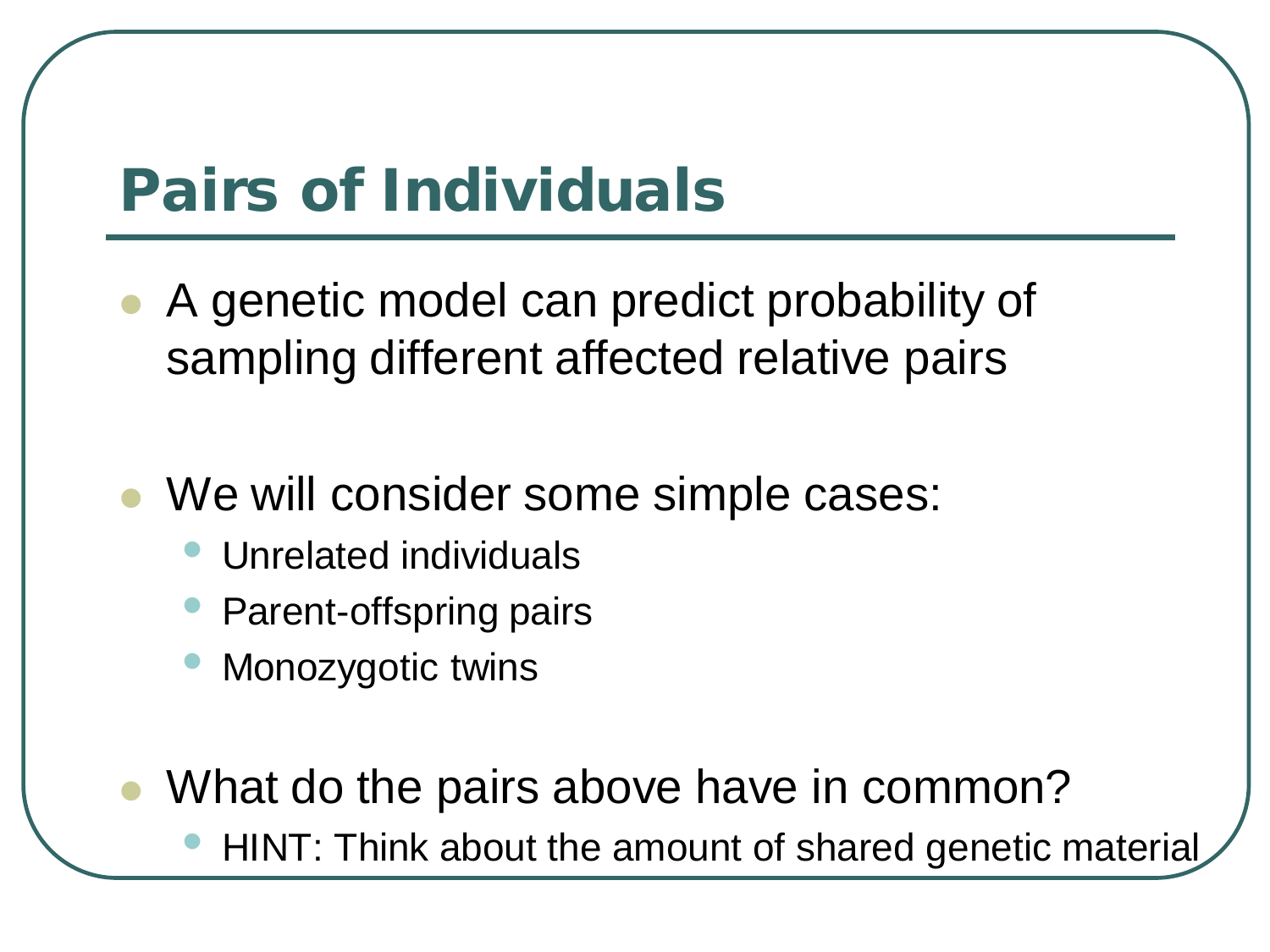### What we might expect …

Related individuals have similar genotypes

● For a genetic disease...

• Probability that two relatives are both affected must be greater or equal to the probability that two randomly sampled unrelated individuals are affected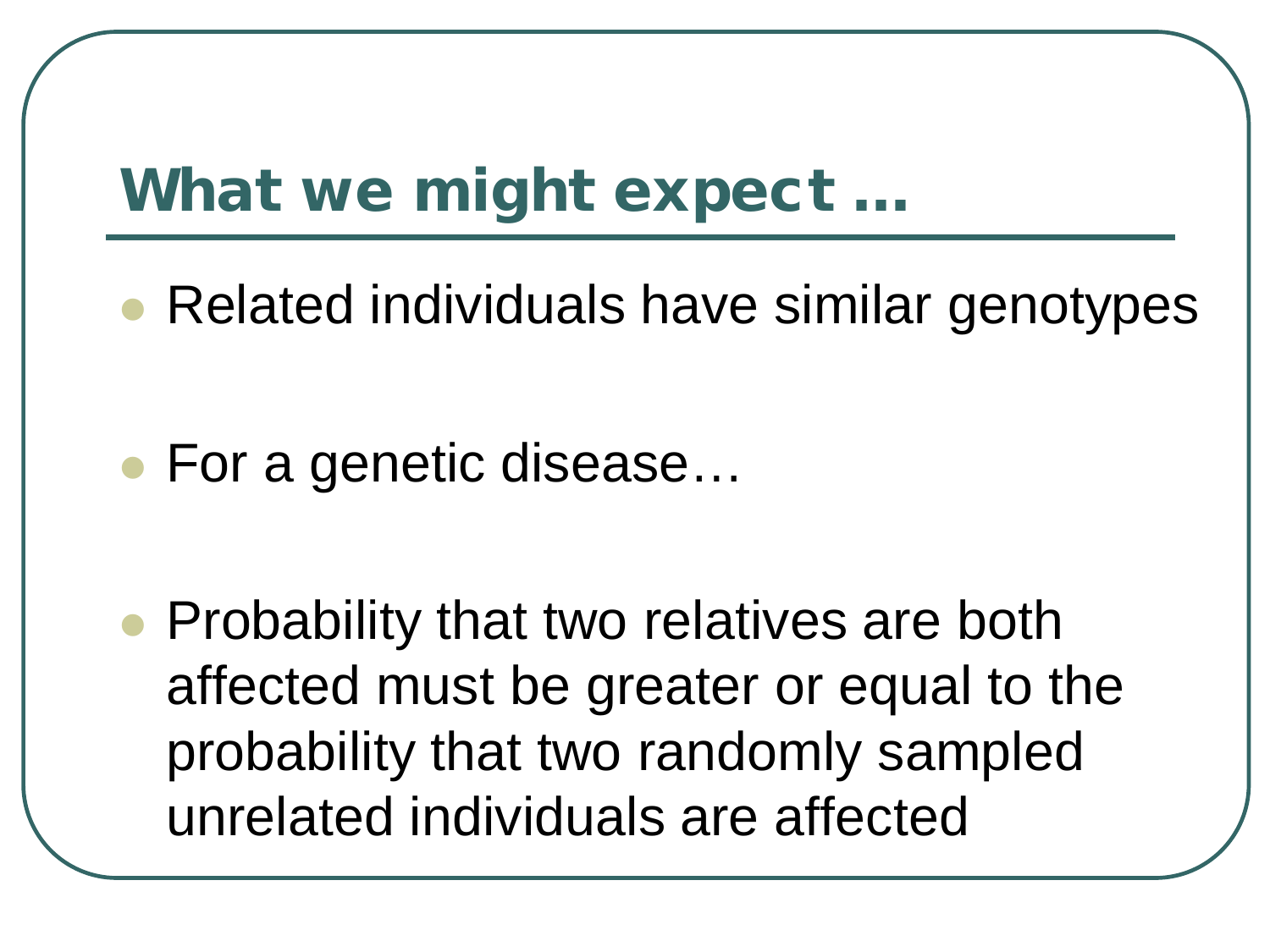### Relative Risk and Prevalence

- In relation to affected proband, define
	- $\bullet$  K<sub>R</sub> prevalence in relatives of type R
	- $\lambda_{\rm R}$ =K<sub>R</sub>/K increase in risk for relatives of type R
- $\lambda_R$  is a measure of the overall effect of a locus Useful for predicting power of linkage studies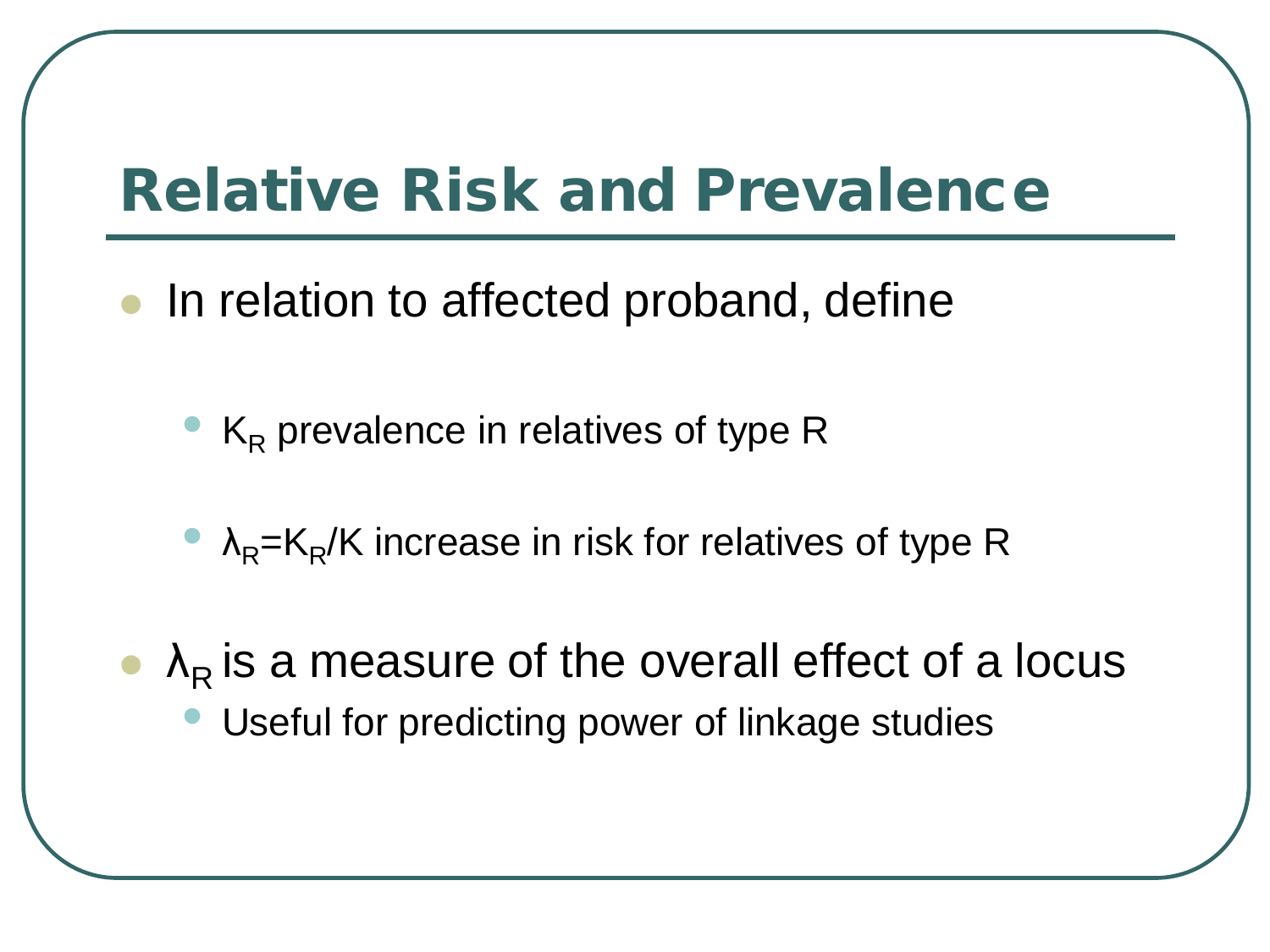### Unrelated Individuals

- Probability of affected pair of unrelateds
	- $P(a \text{ and } b \text{ affected}) = P(a \text{ affected})P(b \text{ affected})$

$$
= P(affected)^{2}
$$
  
=  $[p^{2} f_{11} + 2p(1-p) f_{12} + (1-p)^{2} f_{22}]^{2}$   
=  $K^{2}$ 

**• For any two related individuals, probability that** both are affected should be greater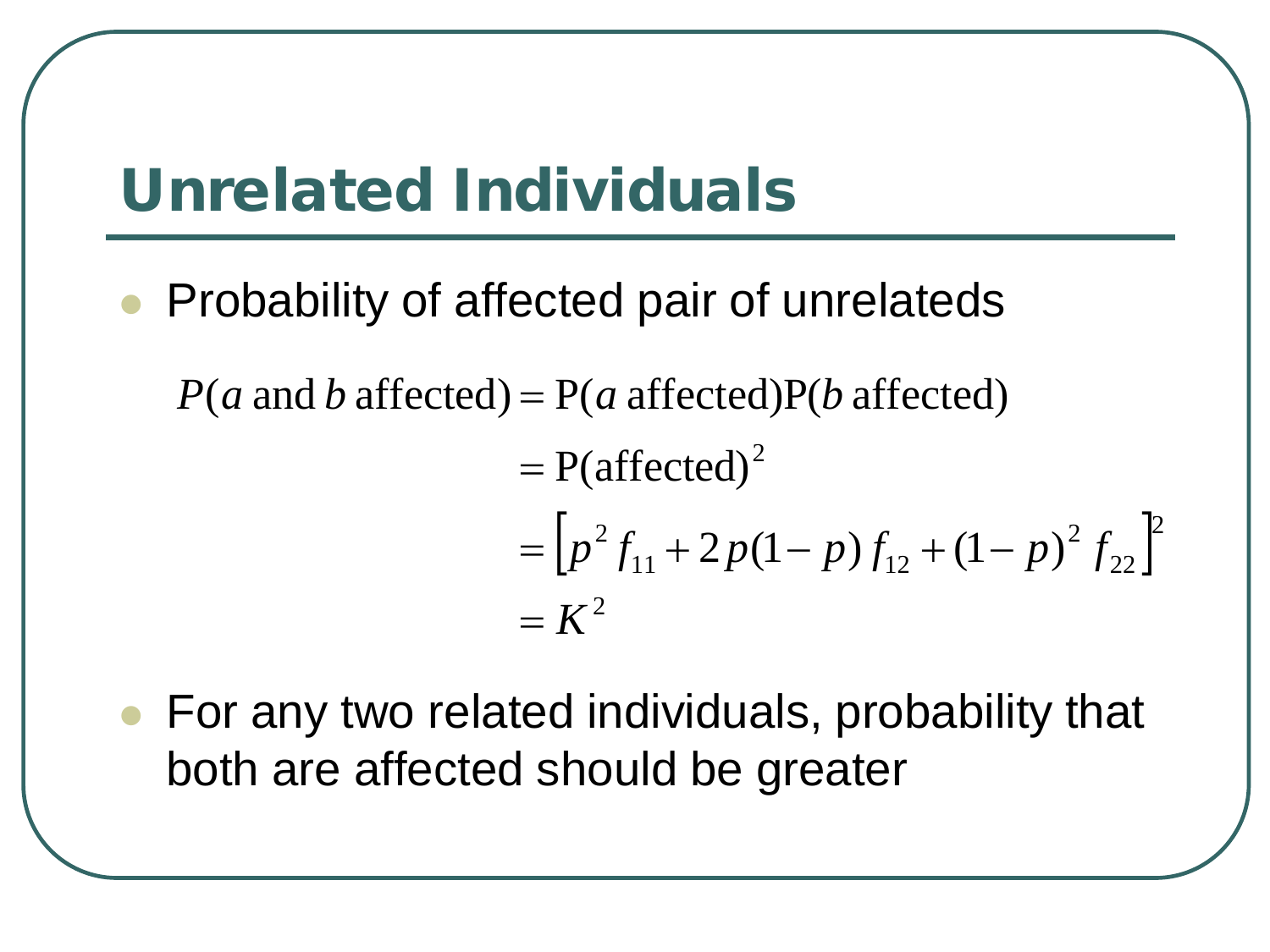### Monozygotic Twins

- Probability of affected pair of identical twins
	- $P(MZ \text{ pair affected}) = \sum P(G)P(a \text{ affected} | G)P(b \text{ affected} | G)$  $= \lambda_{MZ} KK$  $K_{\substack{MZ}}$  $= p^2 f_{11}^2 + 2p(1-p)f_{12}^2 + (1-p)^2 f_{22}^2$ *G* 22  $^{2}$   $(1 - n)^{2}$ 12 2  $^{2}f_{11}^{2}+2p(1-p)f_{12}^{2}+(1-p)$

 $\lambda_{\rm MZ}$  will be greater than for any other relationship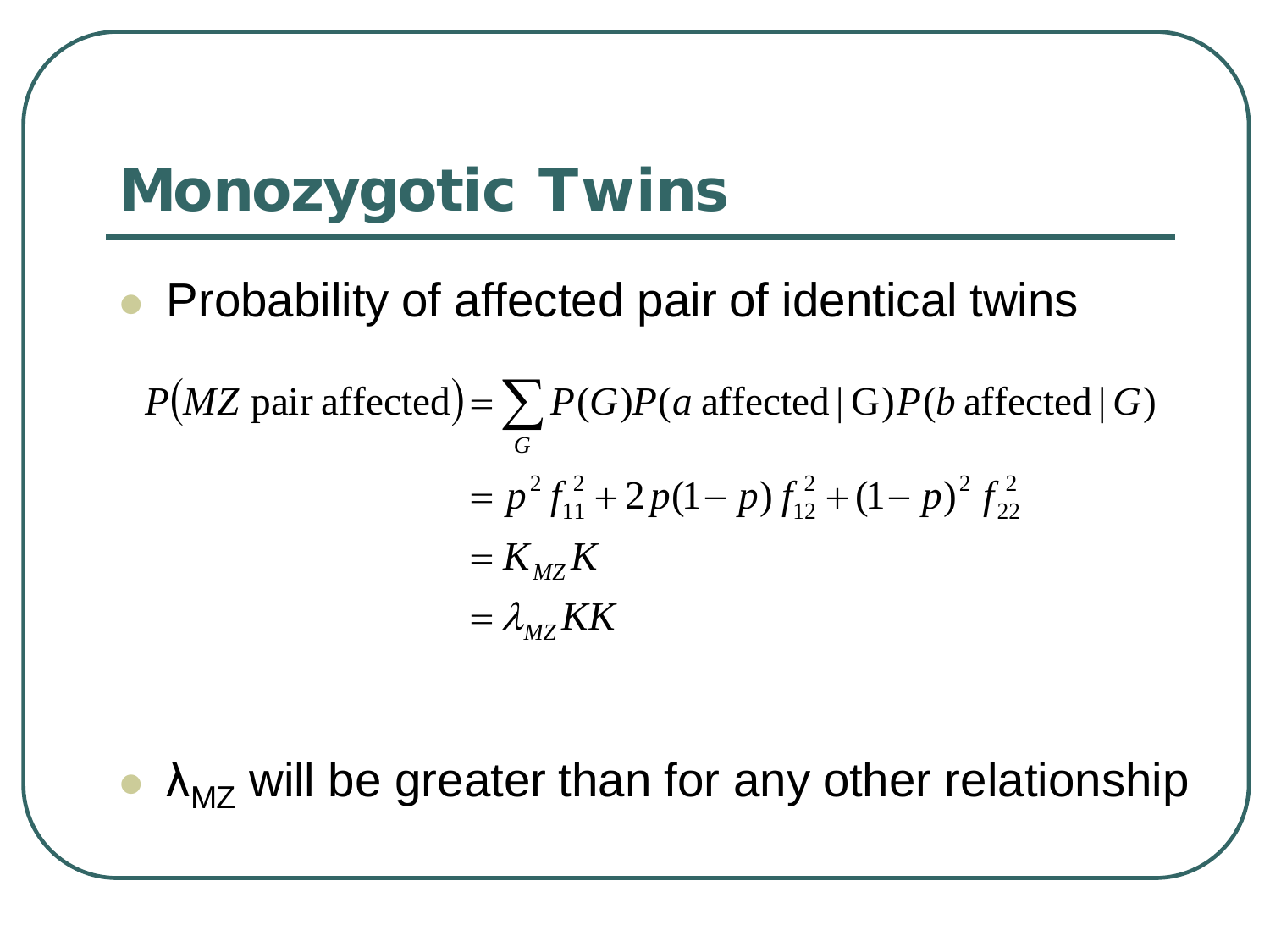## Parent Offspring Pairs

#### **• Probability of affected parent-offspring pair**

$$
P = P(\text{parent and child affected})
$$
  
=  $\sum_{G_P} \sum_{G_O} P(G_P, G_O) f_{G_P} f_{G_O}$   
=  $\sum_{i} \sum_{j} \sum_{k} P(i, j, k) f_{ij} f_{ik}$   
=  $p^3 f_{11}^2 + (1-p)^3 f_{22}^2 + p(1-p) f_{12}^2 + 2p^2 (1-p) f_{11} f_{12} + 2p(1-p)^2 f_{22} f_{12}$   
=  $KK_O$   
=  $\lambda_O KK$ 

•  $\lambda_0$  will be between 1.0 and  $\lambda_{\text{MZ}}$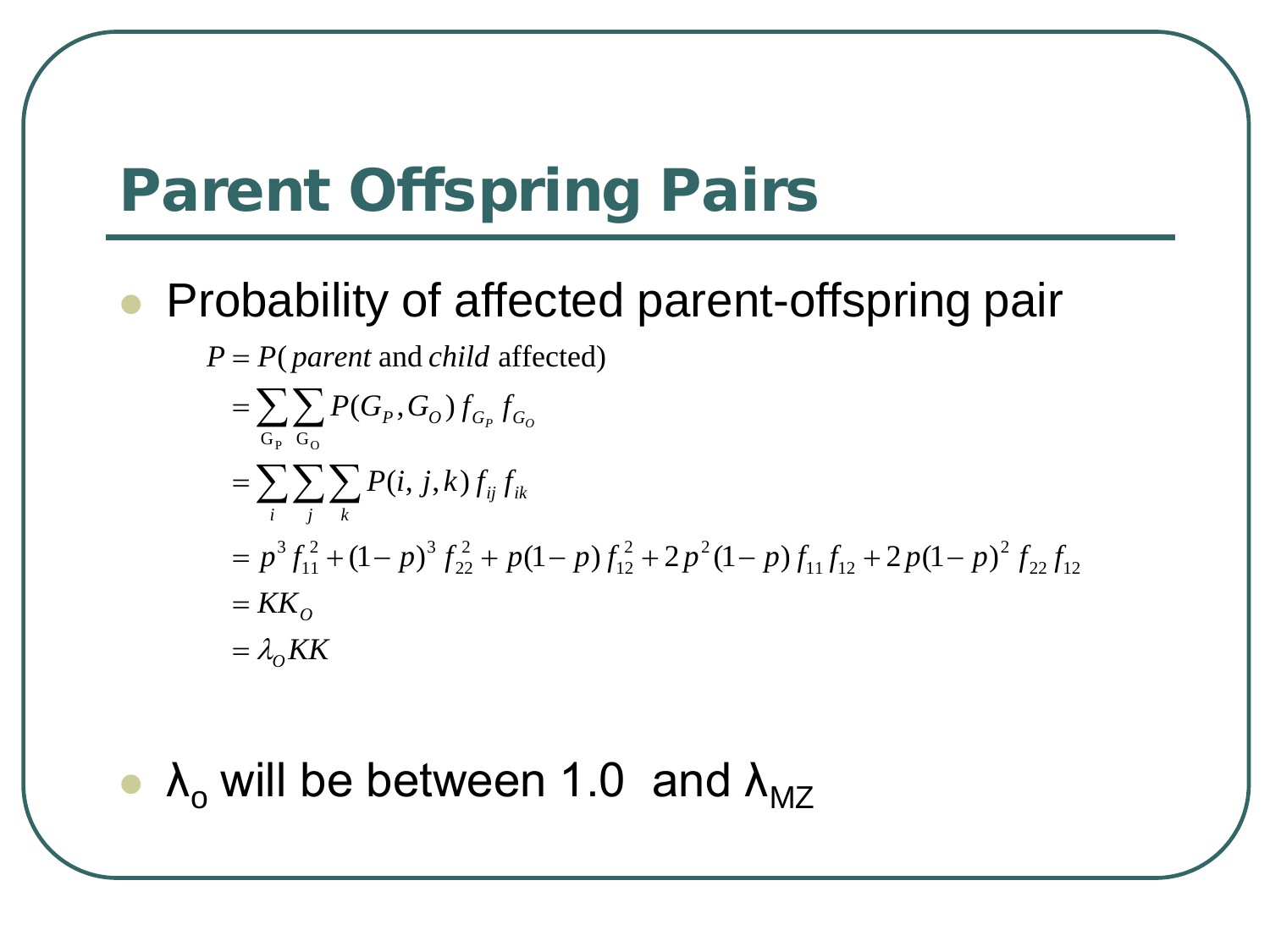## IBD – Identity by Descent

- Sharing of segregating stretch of chromosome within a family
- If a stretch of chromosome is shared IBD, all variants within the stretch will be shared
- At any locus siblings share 0, 1 or 2 alleles IBD
	- Baseline probabilities of IBD 0, 1 and 2 are ¼, ½ and ¼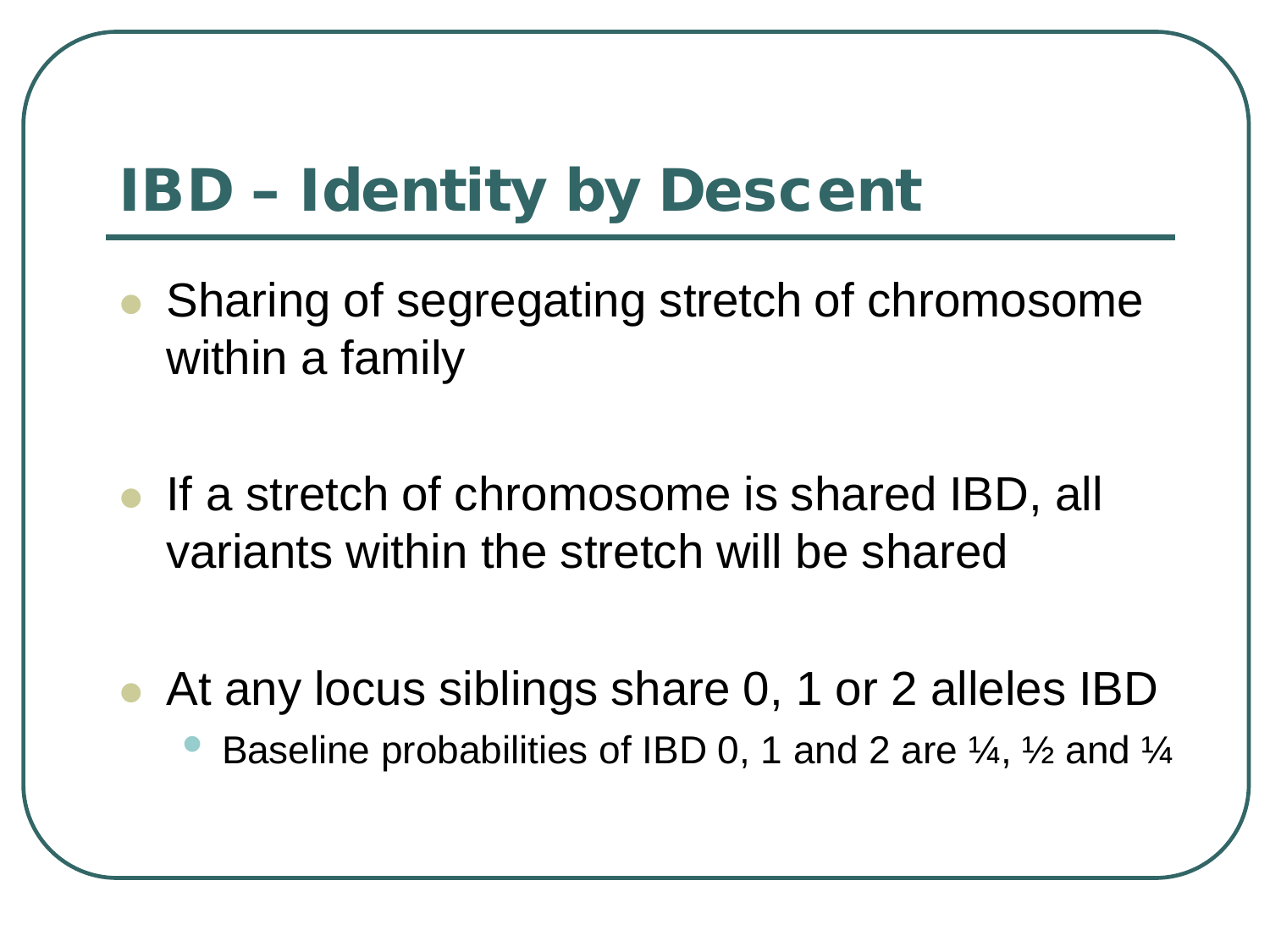#### For a single locus model…

$$
\lambda_{IBD=2} = \lambda_{MZ}
$$

$$
\lambda_{IBD=1} = \lambda_O
$$

$$
\lambda_{IBD=0} = 1
$$

- Model ignores contribution of other genes and environment
- Simple model that allows for useful predictions
	- Risk to half-siblings
	- Risk to cousins
	- Risk to siblings

 $K$ <sub>*IBD*=0</sub> =  $K$  $K_{IBD=1} = K_{O}$  $K$ <sub>*IBD=2</sub>* =  $K$ <sub>*MZ*</sub></sub>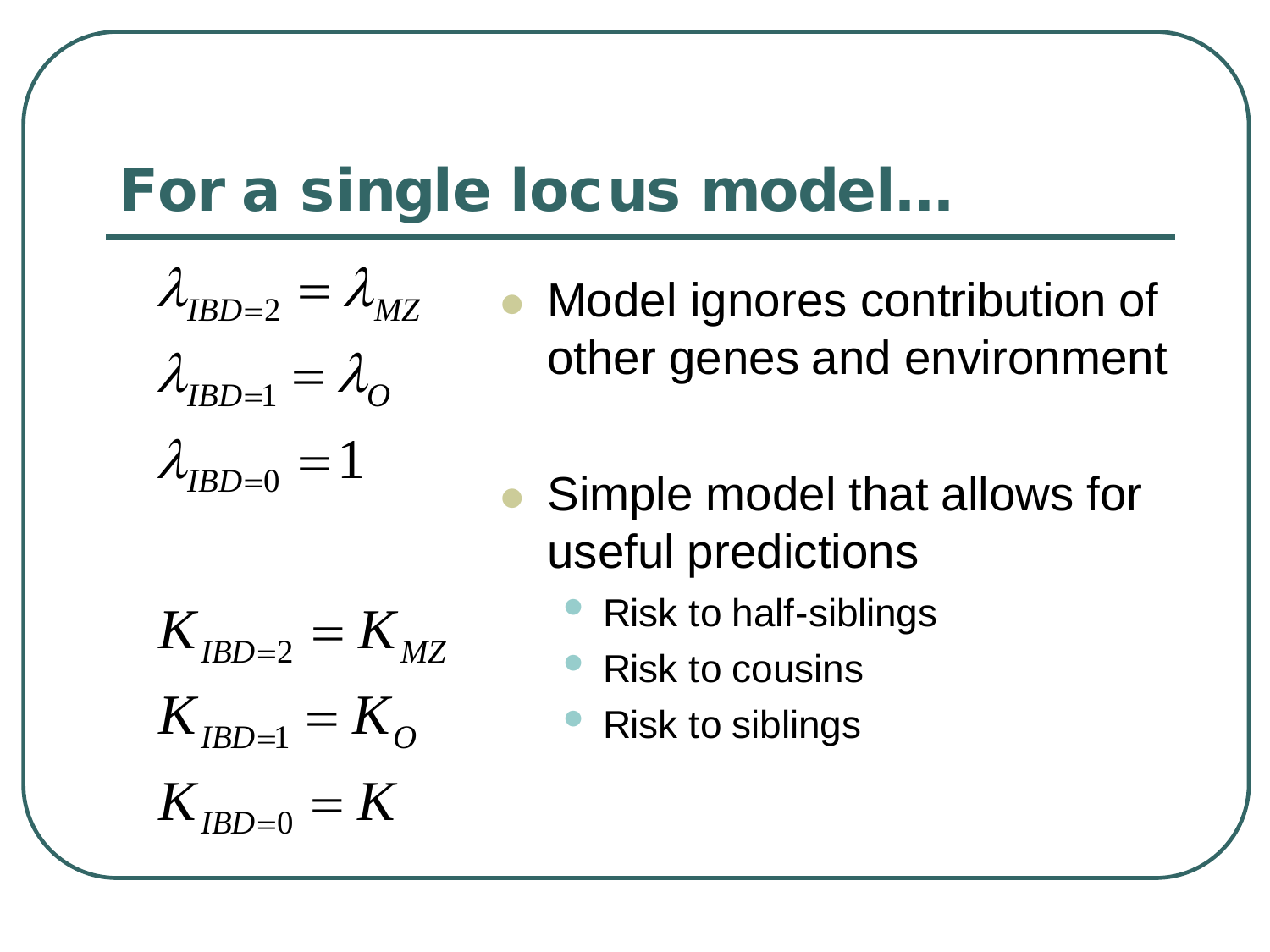### Point of Situation

- **Probabilities of affected pairs for** 
	- Unrelated Individuals
	- Monozygotic Twins
	- Parent-Offspring Pairs
- Each of these shares a fixed number of alleles IBD …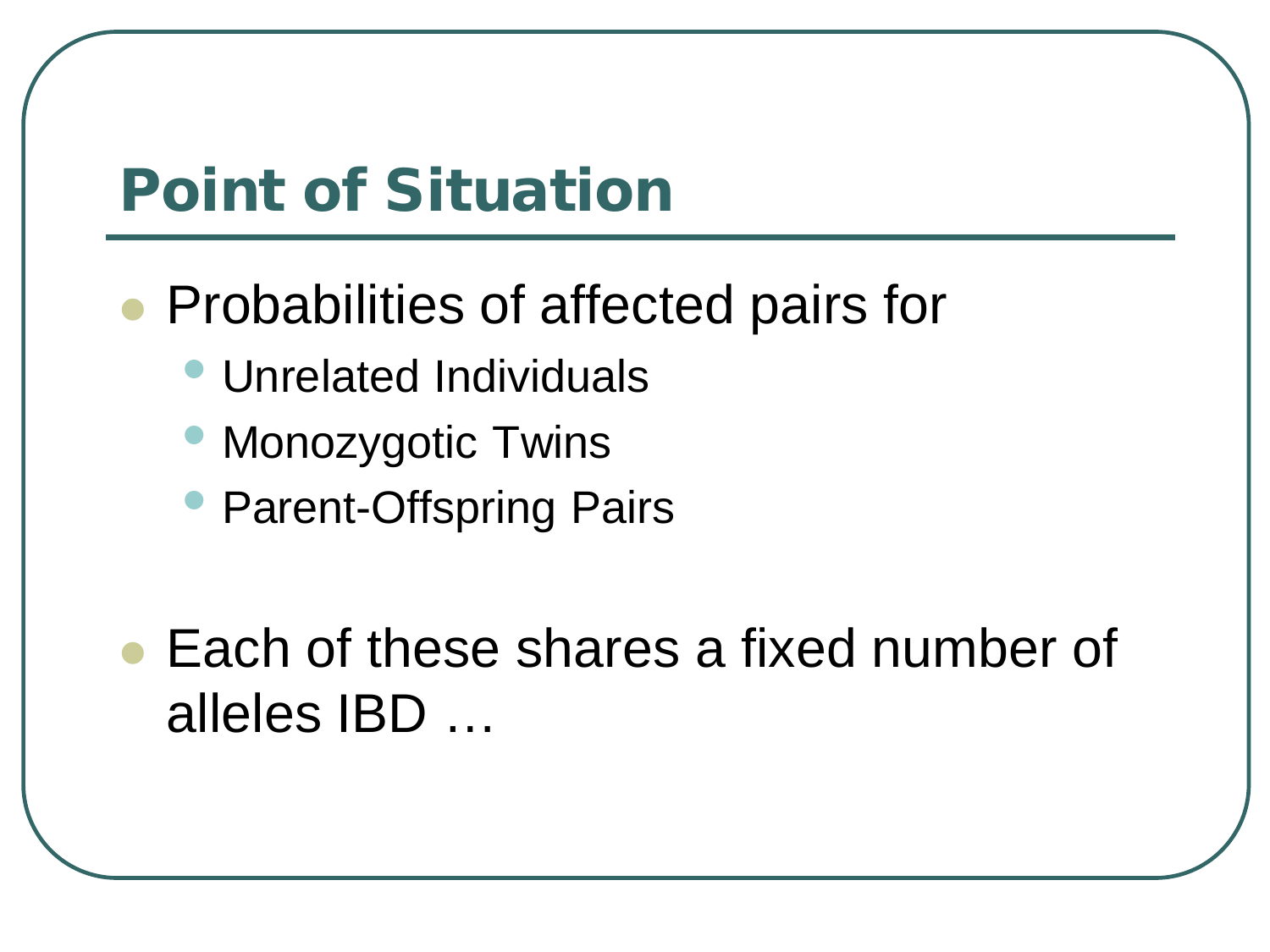### Affected Half-Siblings

- IBD sharing
	- 0 alleles with probability 50%
	- 1 allele with probability 50%
- This gives …

$$
\lambda_H = \frac{1}{2}\lambda_0 + \frac{1}{2} = \frac{1}{2}(\lambda_0 + 1)
$$
  

$$
K_H = \frac{1}{2}K_0 + \frac{1}{2}K = \frac{1}{2}(K_0 + K)
$$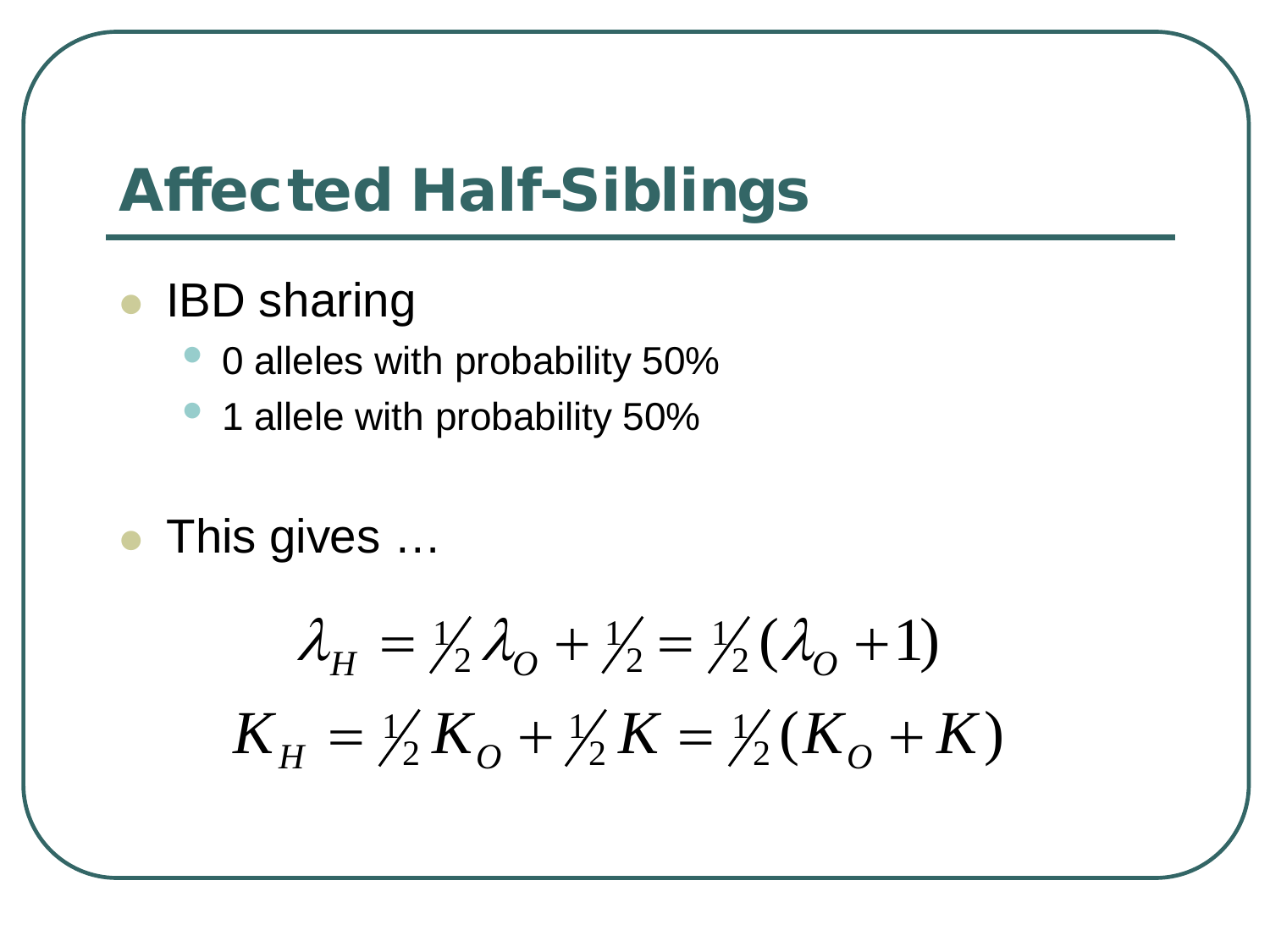### Affected Sibpairs

- IBD sharing …
	- 0 alleles with probability 25%
	- 1 alleles with probability 50%
	- 2 alleles with probability 25%
- This gives …

$$
\lambda_{S} = \frac{1}{4} \lambda_{MZ} + \frac{1}{2} \lambda_{O} + \frac{1}{4} = \frac{1}{4} (\lambda_{MZ} + 2 \lambda_{O} + 1)
$$

which implies

$$
\lambda_{MZ} = 4\lambda_S - 2\lambda_O - 1
$$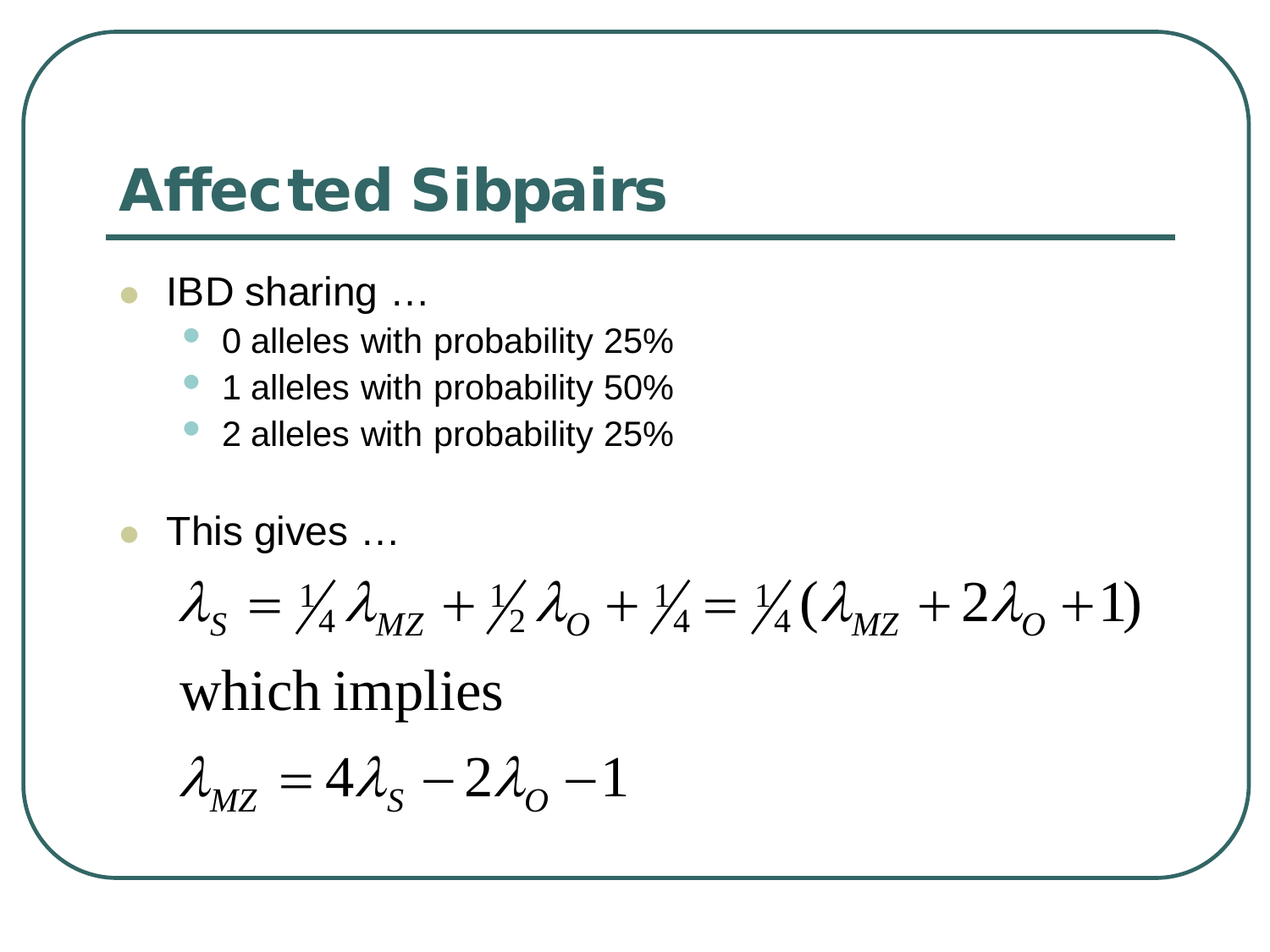### Important Notes…

- We can use allele frequencies and penetrances to estimate probability of affected relative pairs
- Among sibling pairs, pairs with two alleles "identical-by-descent" have the highest probability of both being affected
	- Most like "identical twins" for single locus models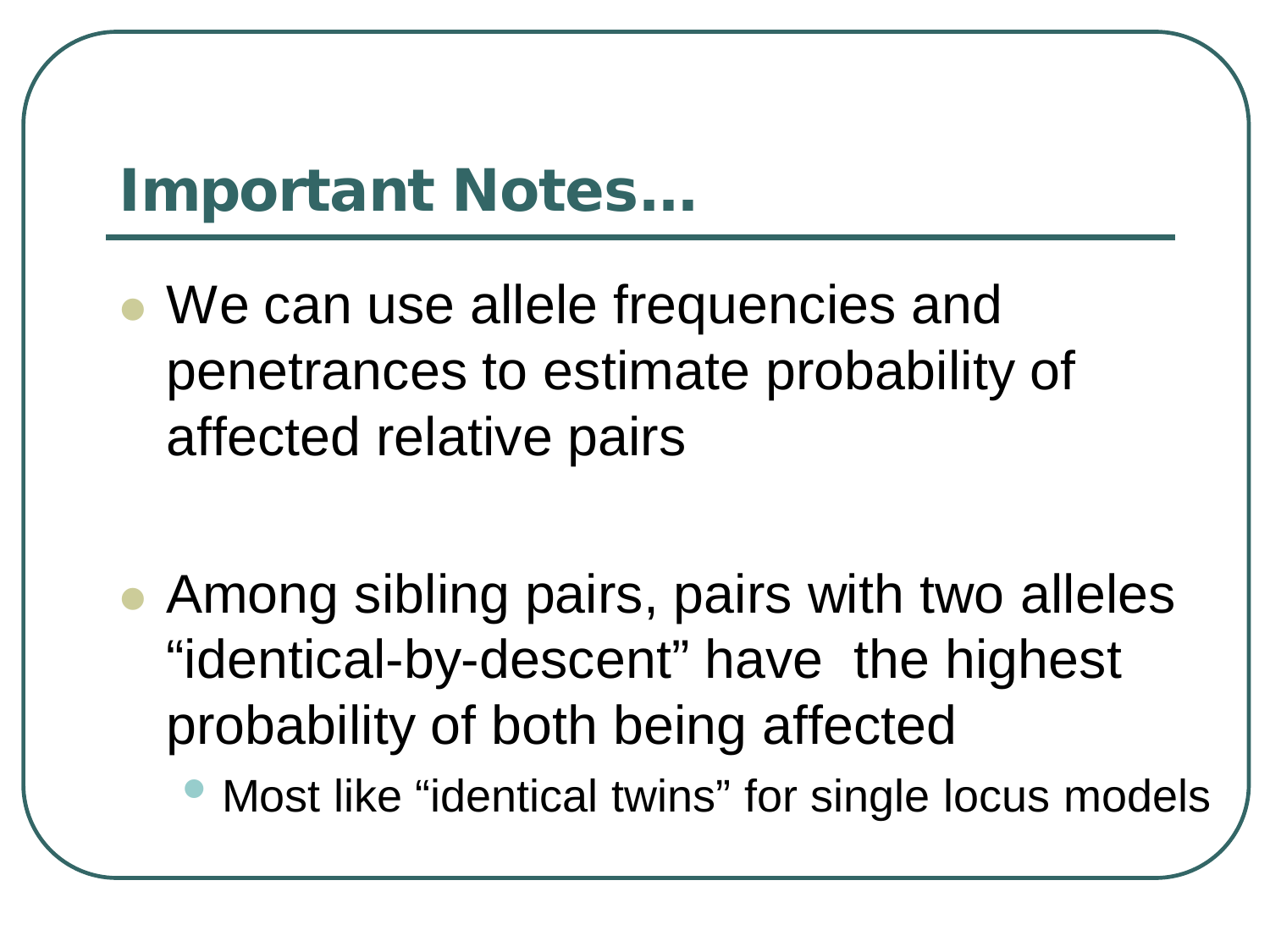### Affected Sibpair Linkage Analyses

- Consider affected sibling pairs
- Consider one genetic marker at a time
- Are paired genotypes more similar than expected?
- Only a subset of all genetic markers must be examined

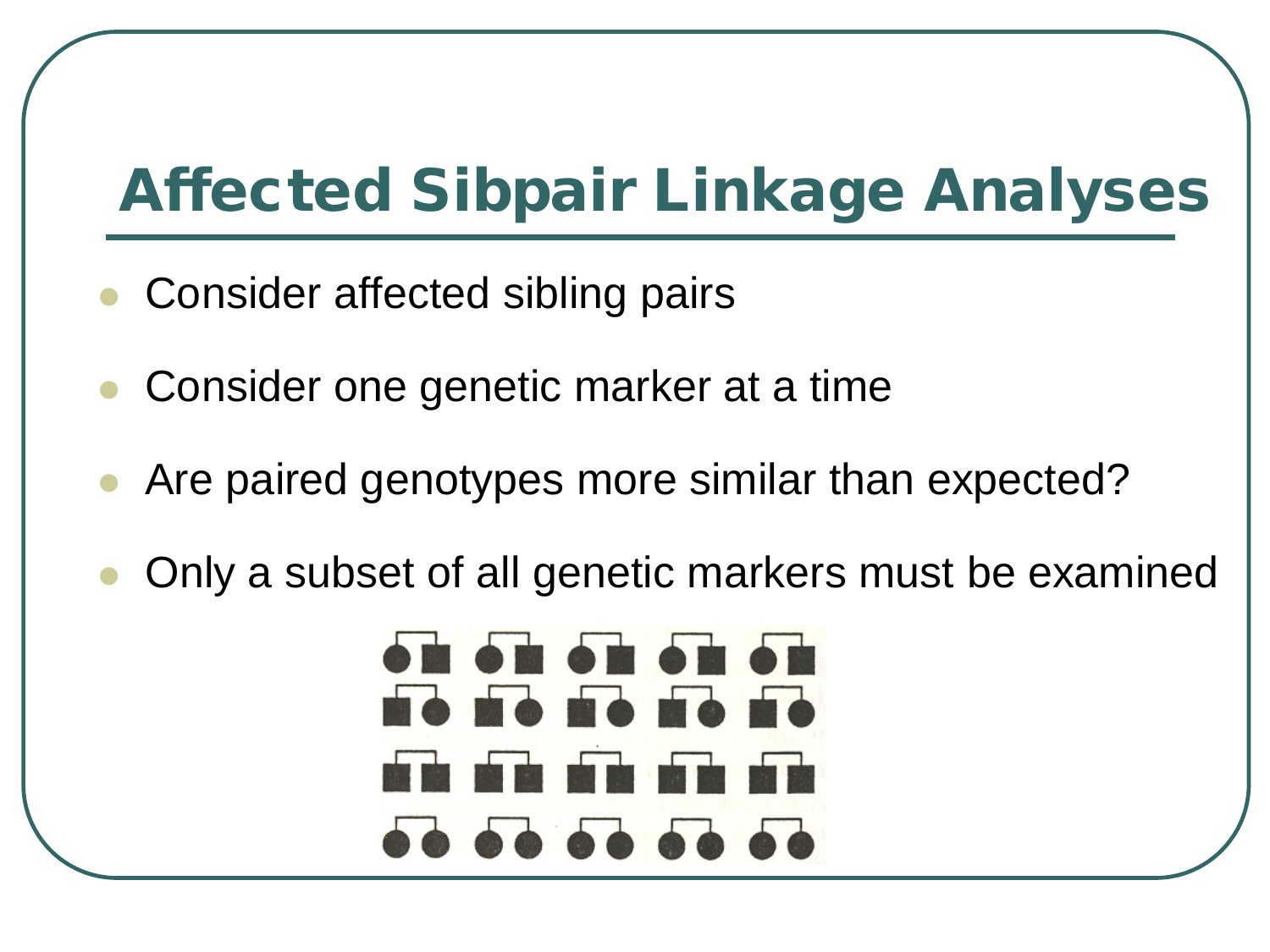### Likelihood Based Linkage Test

- Depends on three parameters  $z_0$ ,  $z_1$ ,  $z_2$ • Probability of sharing 0, 1 and 2 alleles IBD
- Null likelihood uses  $z_0=1/4$ ,  $z_1=1/2$ ,  $z_2=1/4$
- Alternative likelihood uses MLE for  $z_0$ ,  $z_1$ ,  $z_2$ 
	- Compare likelihoods with likelihood ratio test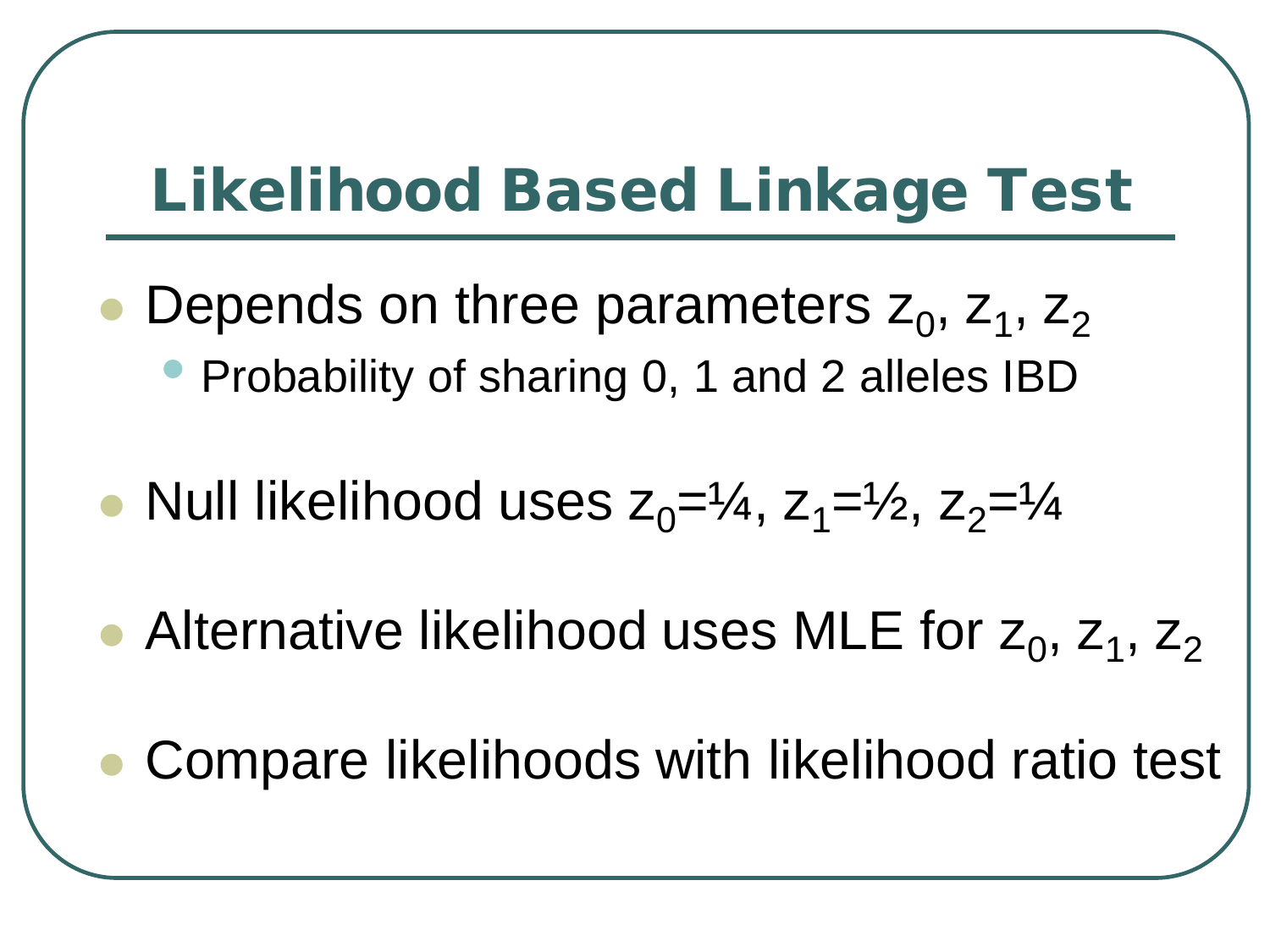### Potential Sib-Pair Likelihood

Under the null hypothesis:

$$
L = (\frac{1}{4})^{n_{IBD0}} (\frac{1}{2})^{n_{IBD1}} (\frac{1}{4})^{n_{IBD2}}
$$

Under the alternative hypothesis

$$
L = (\hat{z}_0)^{n_{IBD0}} (\hat{z}_1)^{n_{IBD1}} (\hat{z}_2)^{n_{IBD2}}
$$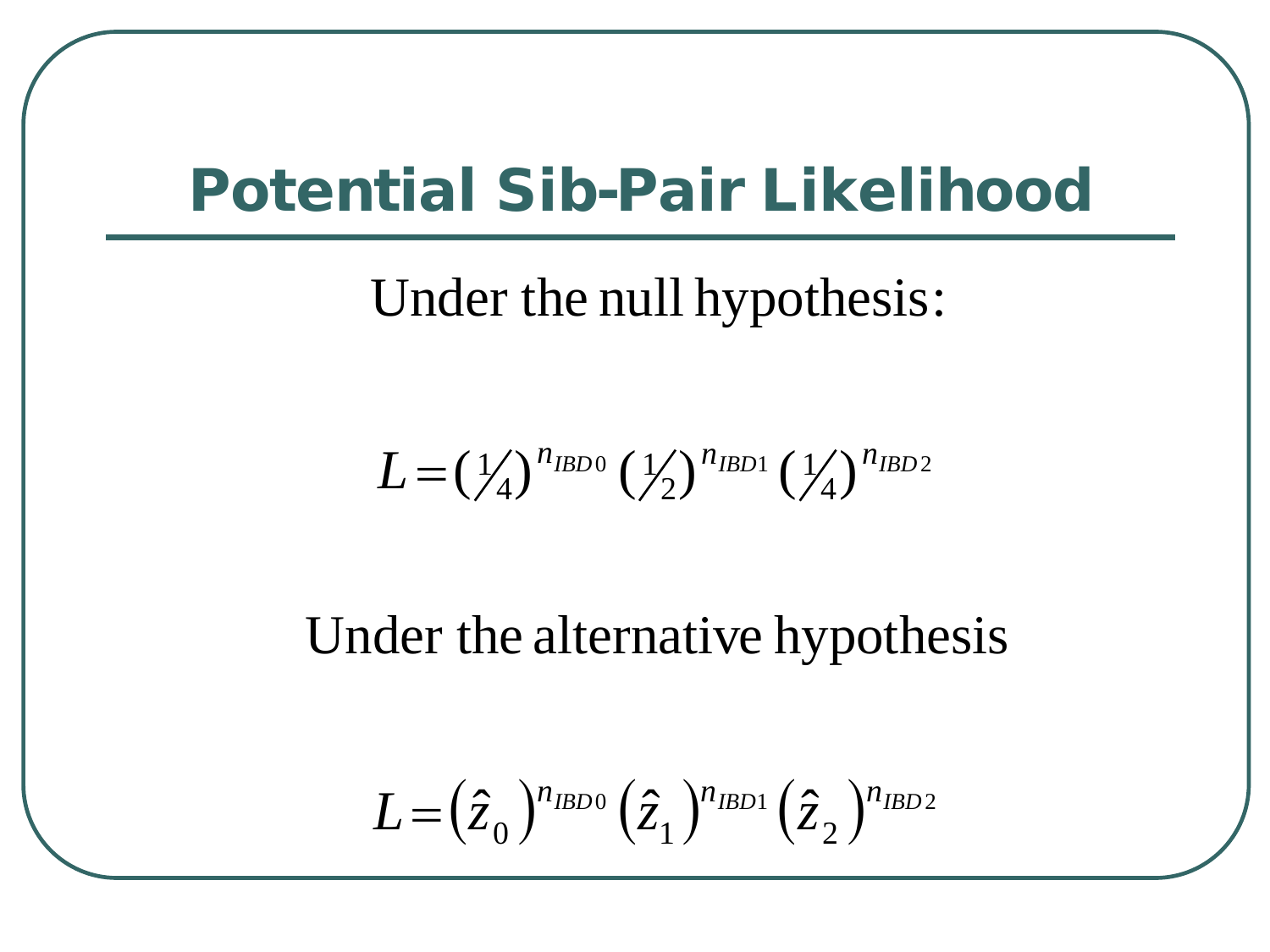#### Likelihood Ratio Based Test Statistics

$$
LOD = \log_{10} \frac{L(\hat{z}_0, \hat{z}_1, \hat{z}_2)}{L(z_0 = \frac{1}{4}, z_1 = \frac{1}{2}, z_2 = \frac{1}{4})}
$$

$$
\chi^2 = 2\ln \frac{L(\hat{z}_0, \hat{z}_1, \hat{z}_2)}{L(z_0 = \frac{1}{4}, z_1 = \frac{1}{2}, z_2 = \frac{1}{4})}
$$

 $2\ln L(\hat{z}_0, \hat{z}_1, \hat{z}_2) - 2\ln L(z_0 = \frac{1}{4}, z_1 = \frac{1}{2}, z_2 = \frac{1}{4})$ 1  $2, 4, 2$ 1 4,  $\zeta_1$ 1  $= 2 \ln L(\hat{z}_0, \hat{z}_1, \hat{z}_2) - 2 \ln L(z_0 = \frac{1}{4}, z_1 = \frac{1}{2}, z_2 = \frac{1}{4}$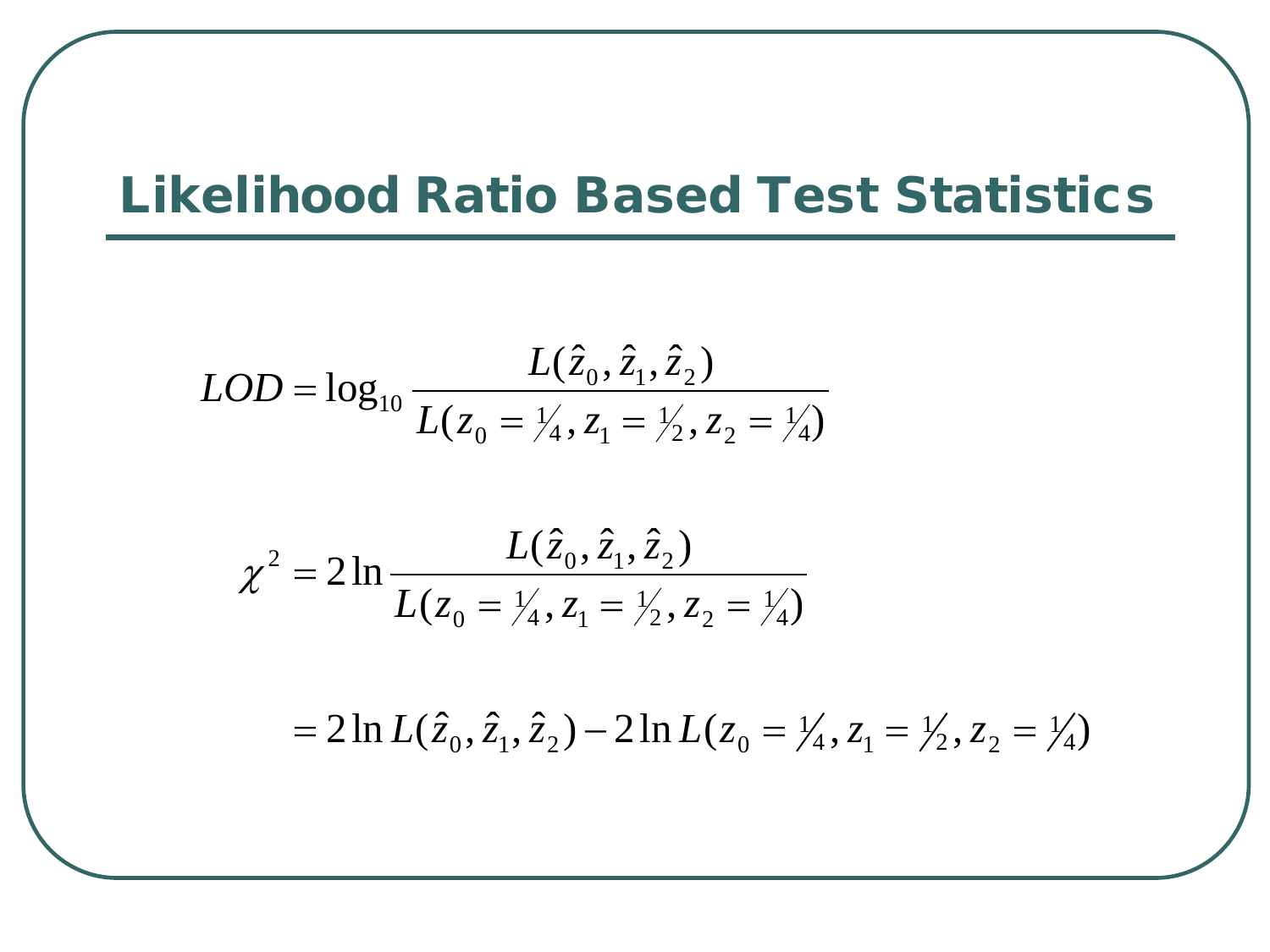#### In real life…

Markers are only partially informative

### • IBD sharing is equivocal

- Uncertainty can only be partly reduced by examining relatives
- Need an alternative likelihood
	- Should allow for partially informative data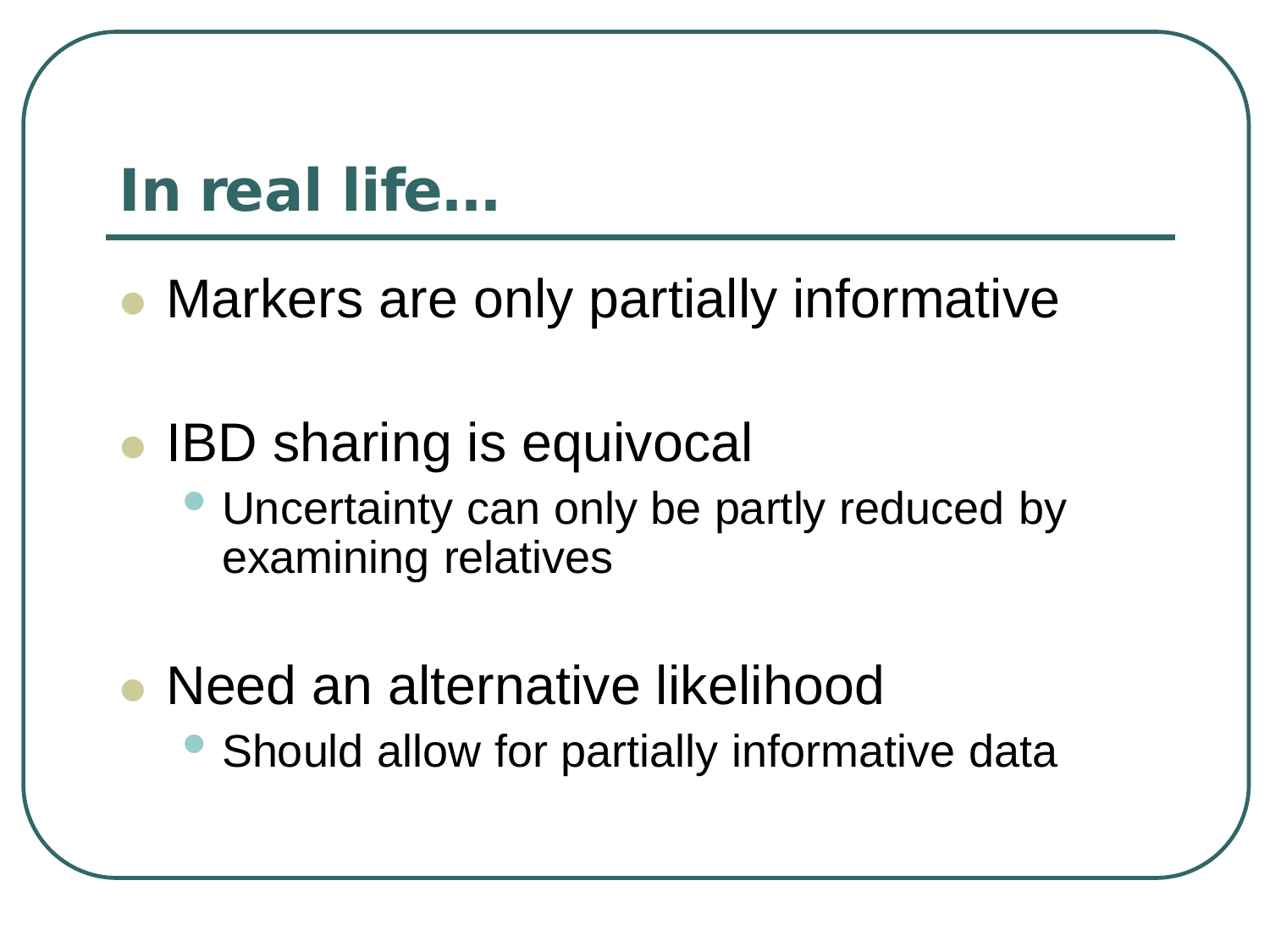### Desirable Properties

- Models IBD probabilities  $z_0$ ,  $z_1$ ,  $z_2$ 
	- Probability of sharing 0, 1 and 2 alleles IBD
- Uses partial information on IBD sharing

 For unambiguous data, equivalent to previous likelihood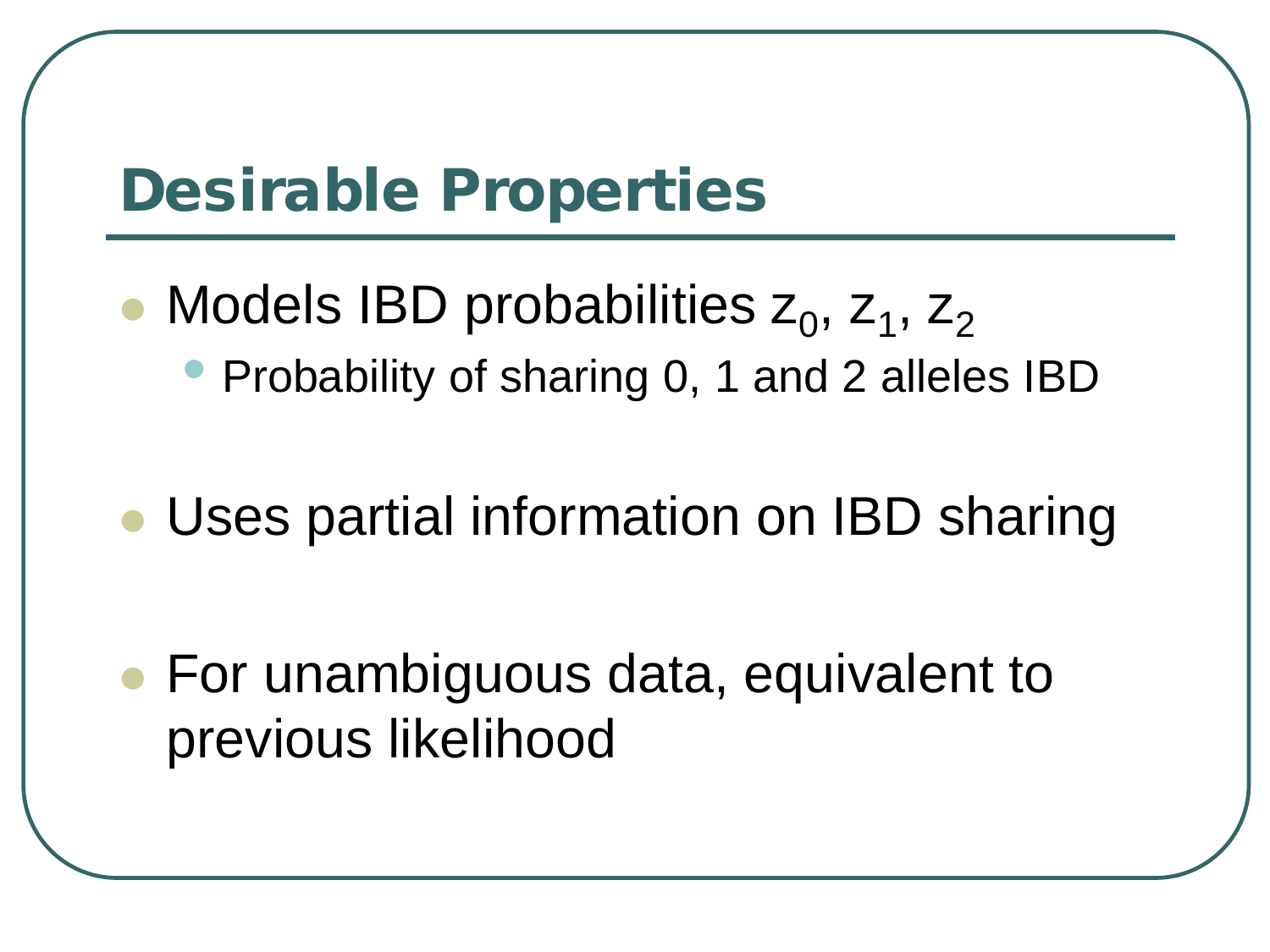### For A Single Family

$$
L_i = \sum_{j=0}^{2} P(IBD = j | ASP) P(Genotypes_i | IBD = j) = \sum_{j=0}^{2} z_j w_{ij}
$$

#### Risch (1990) defines

$$
w_{ij} = P(Genotypes_i | IBD = j)
$$

We only need proportionate  $w_{ij}$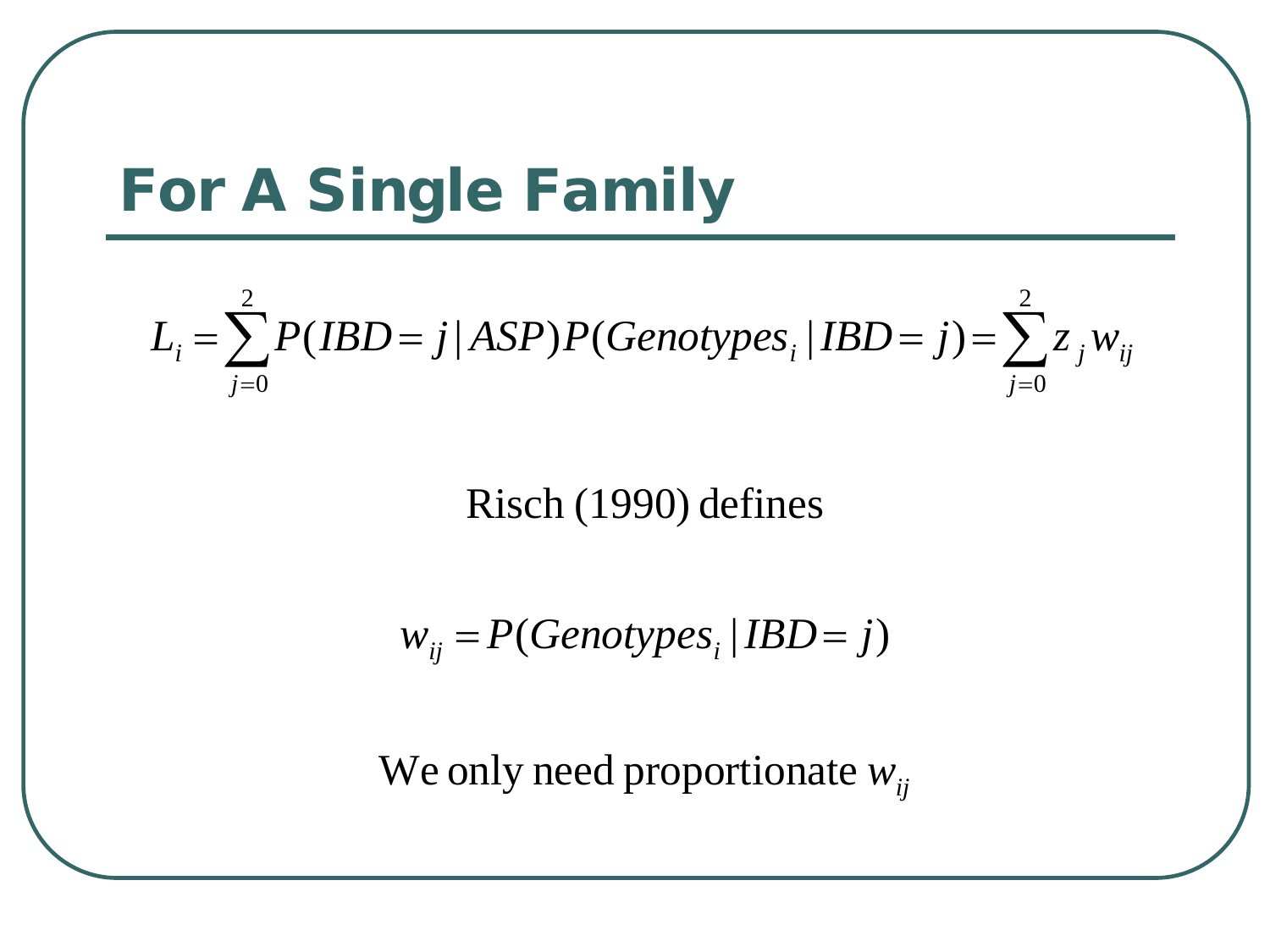#### Likelihood and LOD Score

$$
L(z_0, z_1, z_2) = \prod_i \sum_j z_j w_{ij}
$$

$$
LOD = \log_{10} \prod_{i} \frac{\hat{z}_0 w_{i0} + \hat{z}_1 w_{i1} + \hat{z}_2 w_{i2}}{\frac{1}{4} w_{i0} + \frac{1}{2} w_{i1} + \frac{1}{4} w_{i2}}
$$

The MLS statistic is the LOD evaluated at the MLEs of  $z_0, z_1, z_2$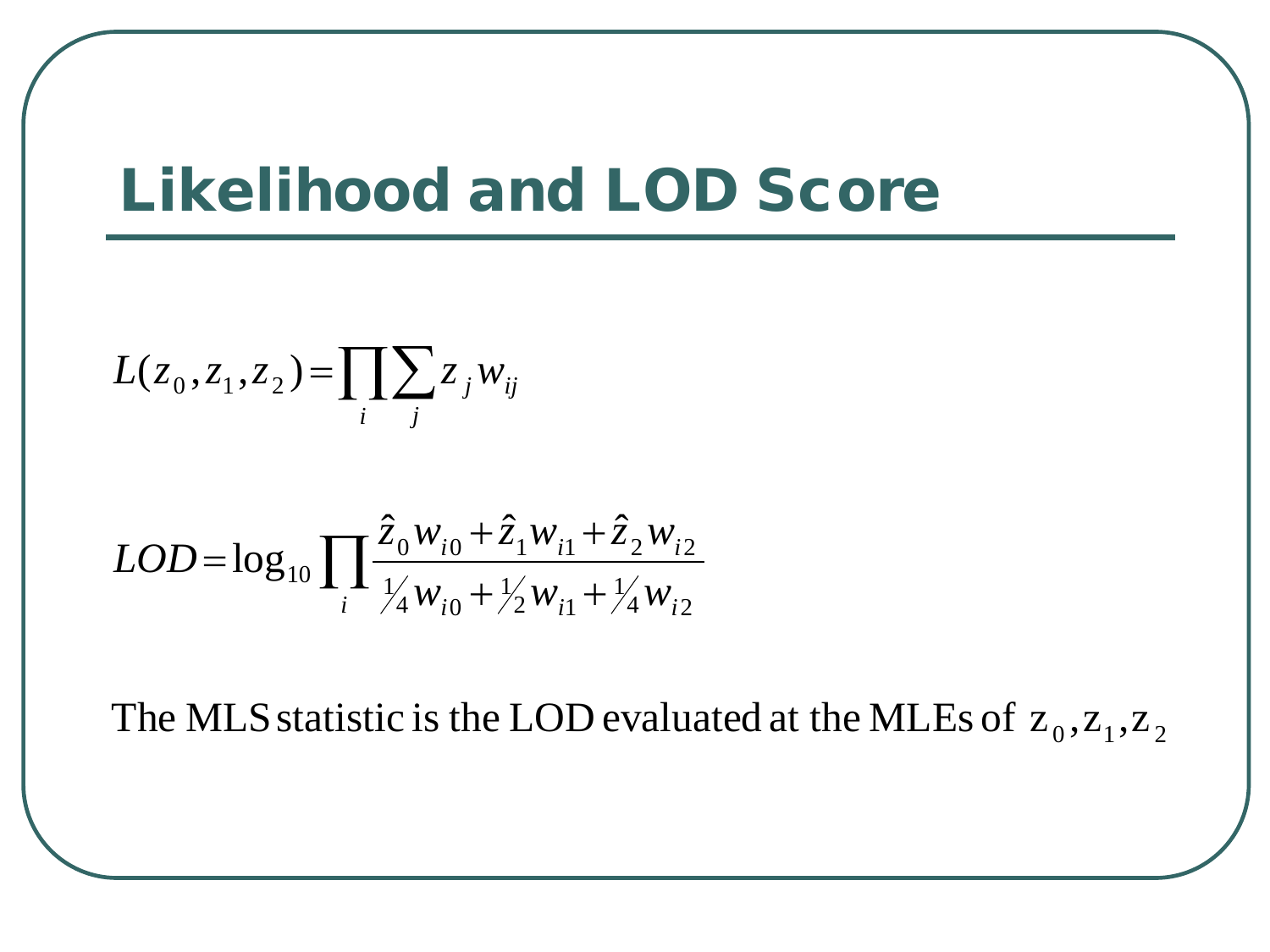## P(Marker Genotype|IBD State)

| <b>Relative</b>          |             | <b>IBD</b>                                           |                                          |                                 |  |  |
|--------------------------|-------------|------------------------------------------------------|------------------------------------------|---------------------------------|--|--|
|                          | $\mathbf H$ |                                                      |                                          | $\overline{2}$                  |  |  |
| (a,b)                    | (c,d)       |                                                      |                                          |                                 |  |  |
| (a,a)                    | (b,c)       | $4p_a p_b p_c p_d$<br>$2p_a^2 p_b p_c$<br>$n^2p_a^2$ |                                          | $\Omega$                        |  |  |
| (a,a)                    | (b,b)       | $p_a$ $p_b$                                          |                                          | $\Omega$                        |  |  |
| (a,b)                    | (a,c)       |                                                      | $p_a p_b p_c$                            |                                 |  |  |
| (a,a)                    | (a,b)       | $\frac{4p_a^2p_bp_c}{2p_a^3p_b}$                     | $p_a$ <sup><math>\sim</math></sup> $p_b$ |                                 |  |  |
| (a,b)                    | (a,b)       | $4p_a$ <sup><math>\sim</math></sup> $p_b$            | $(p_a p_b^2 + p_a^2 p_b)$                |                                 |  |  |
| (a,a)                    | (a,a)       | $p_a$                                                |                                          | $2p_ap_b$<br>$p_a$ <sup>2</sup> |  |  |
| <b>Prior Probability</b> |             | $\frac{1}{4}$                                        | $\frac{1}{2}$                            | $\frac{1}{4}$                   |  |  |

These probabilities apply to pair of individuals, when no other genotypes in the family are known.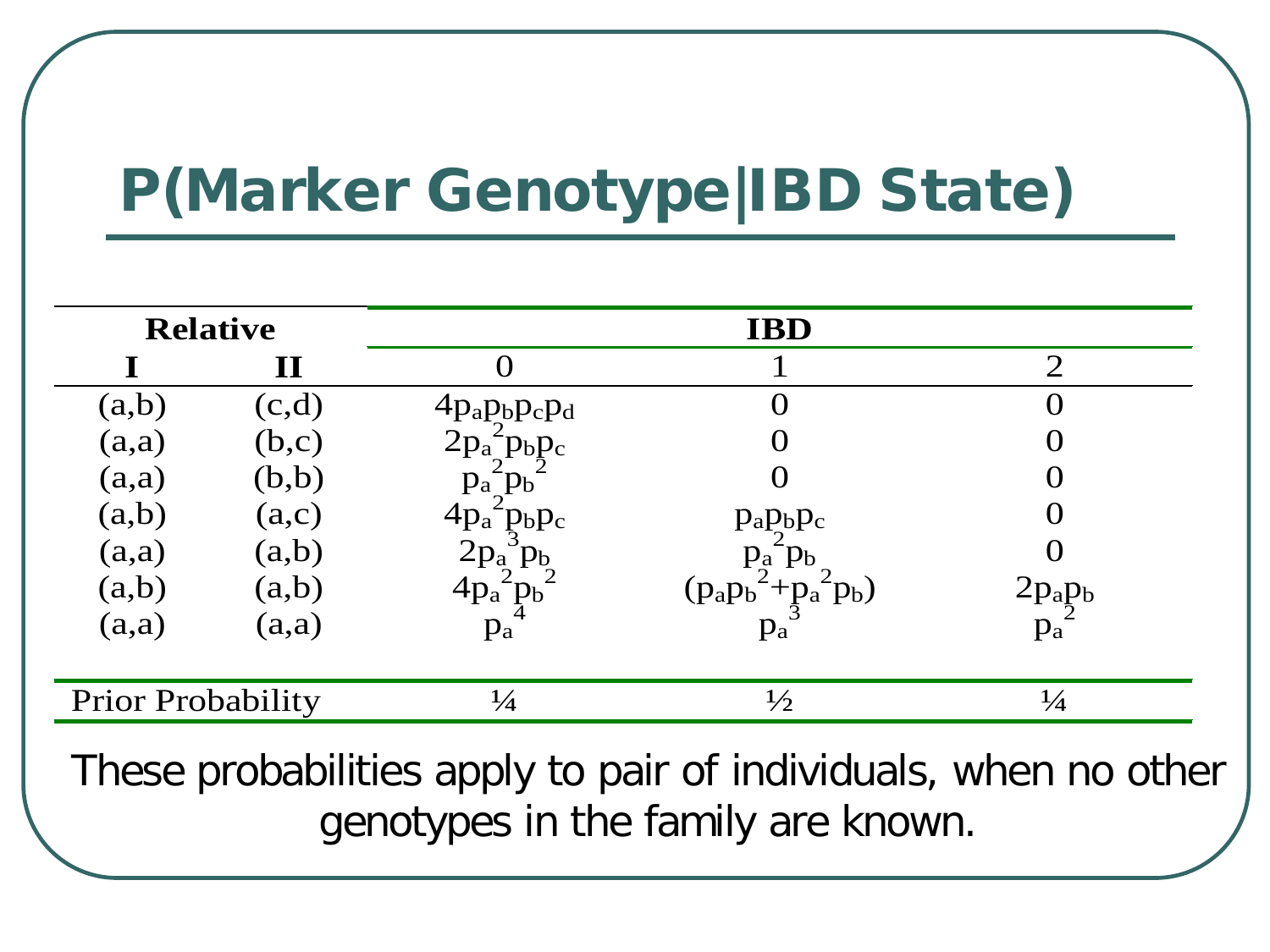## Example scoring for w<sub>ij</sub>



In this case, relative weights depend on allele frequency.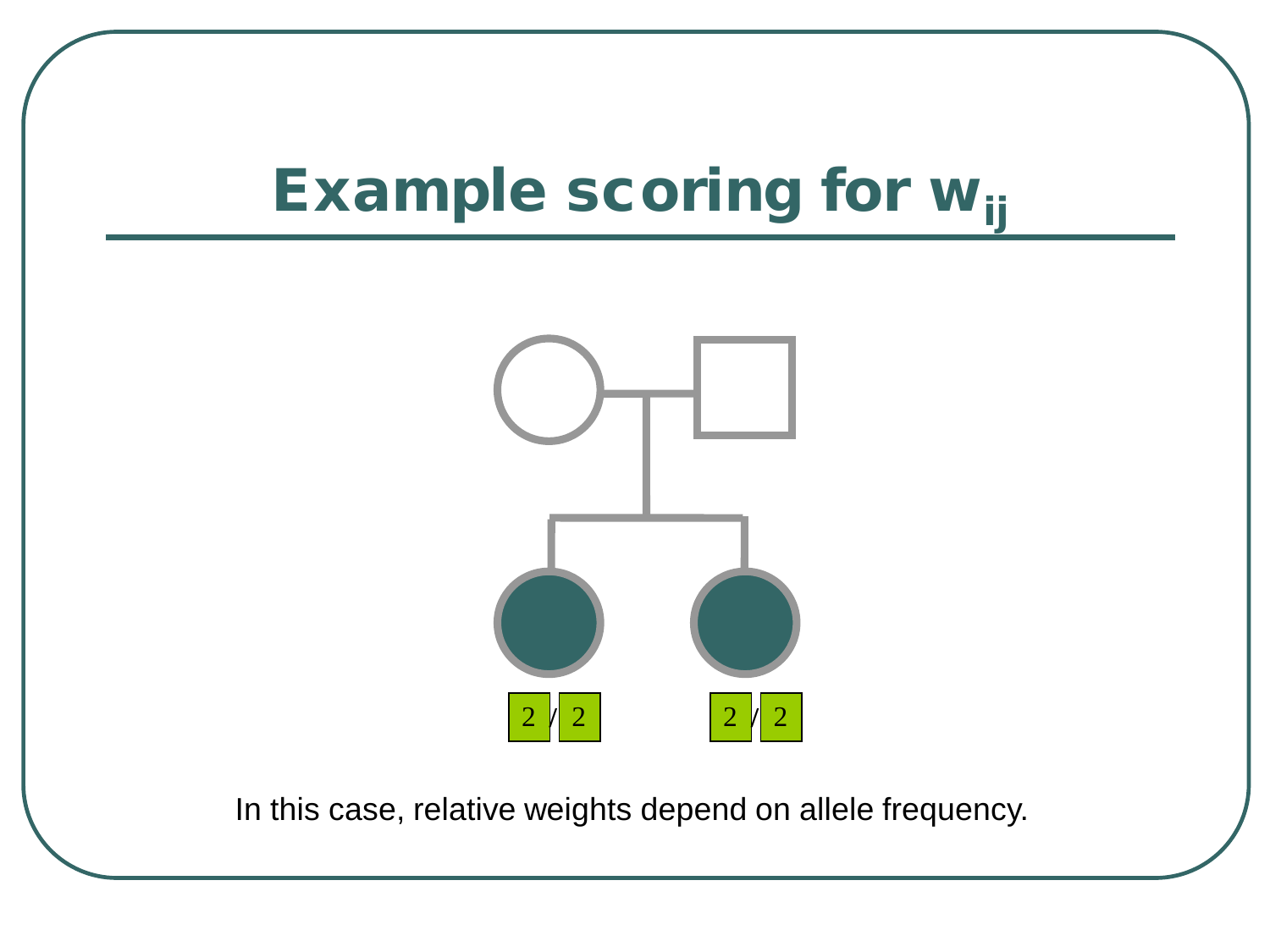### More examples for scoring: w<sub>ij</sub>



In these cases, multiple weights are non-zero (but equal) for each family.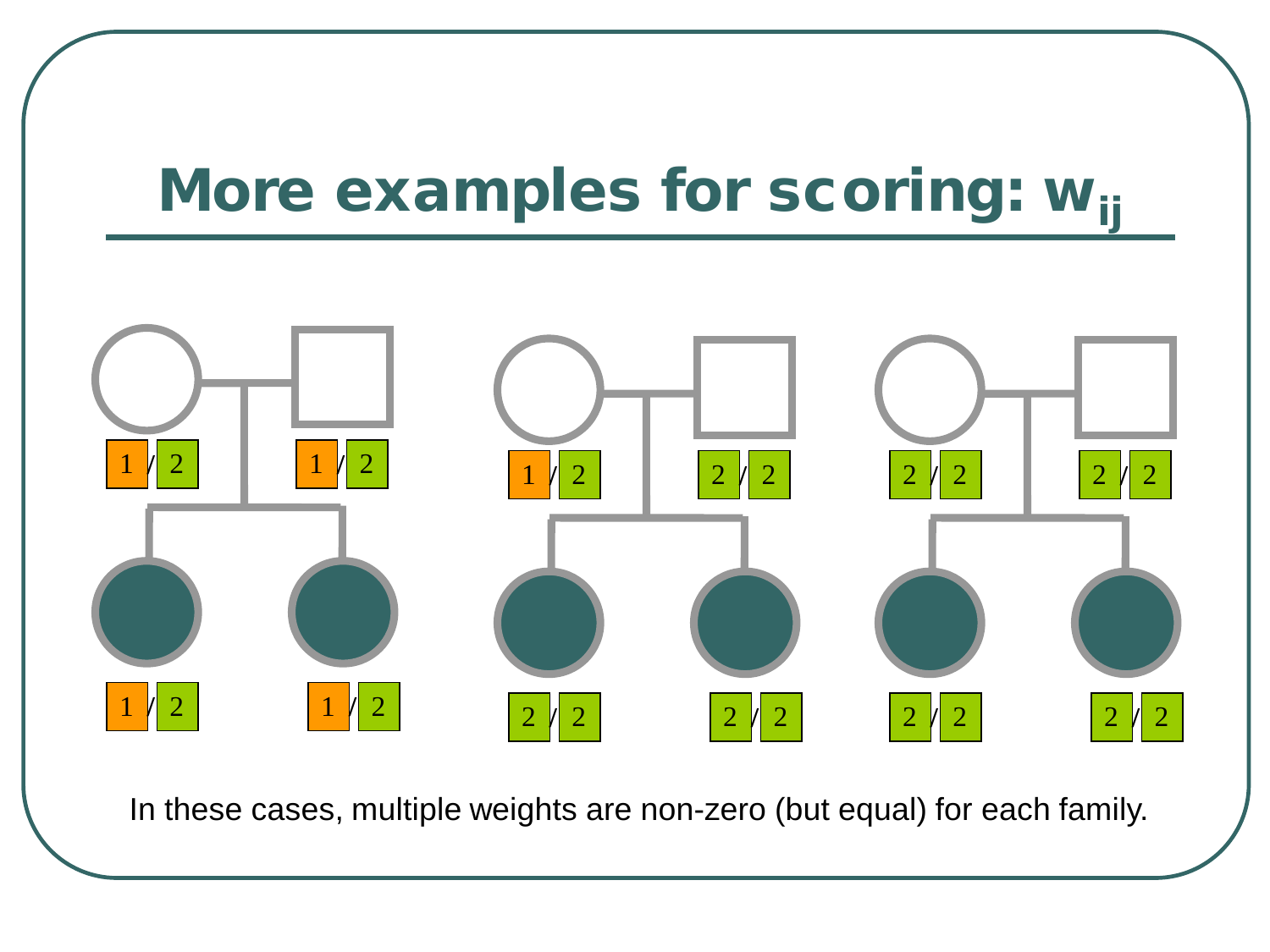### How to maximize likelihood?

- If all families are informative
	- Use sample proportions of IBD=0, 1, 2
- If some families are uninformative
	- Use an E-M algorithm
	- At each stage generate complete dataset with fractional counts
	- Iterate until estimates of LOD and z parameters are stable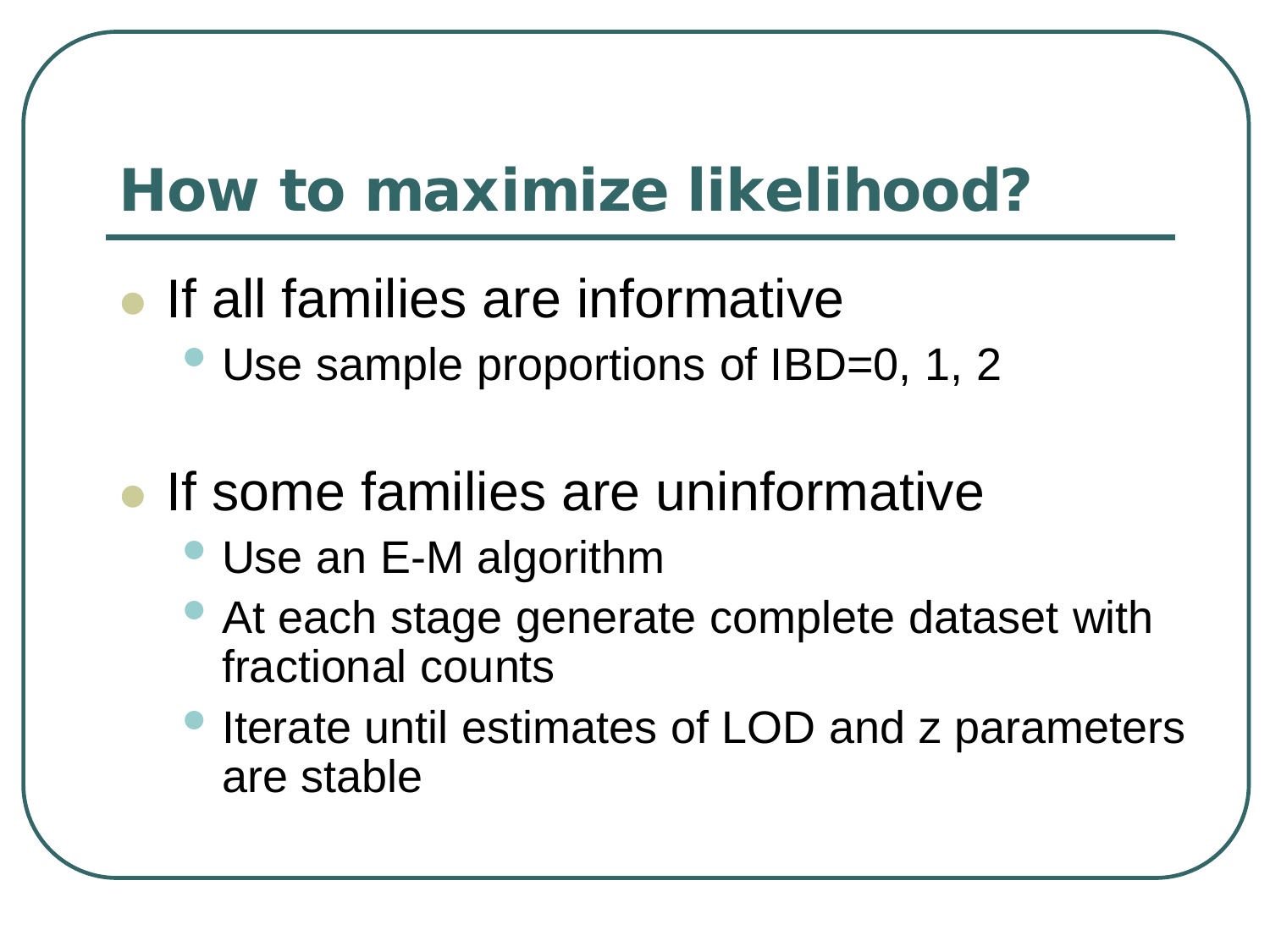### Assigning Partial Counts in E-M

$$
P(BD = j | Genotypes) =
$$
\n
$$
= \frac{P(BD = j | ASP)P(Genotypes | IBD = j)}{L_i}
$$
\n
$$
= \frac{P(BD = j | ASP)P(Genotypes | IBD = j)}{\sum_{k=0}^{2} P(BD = k |ASP)P(Genotypes | IBD = k)}
$$
\n
$$
= \frac{z_j w_{ij}}{\sum_{k=0}^{2} z_k w_{ik}}
$$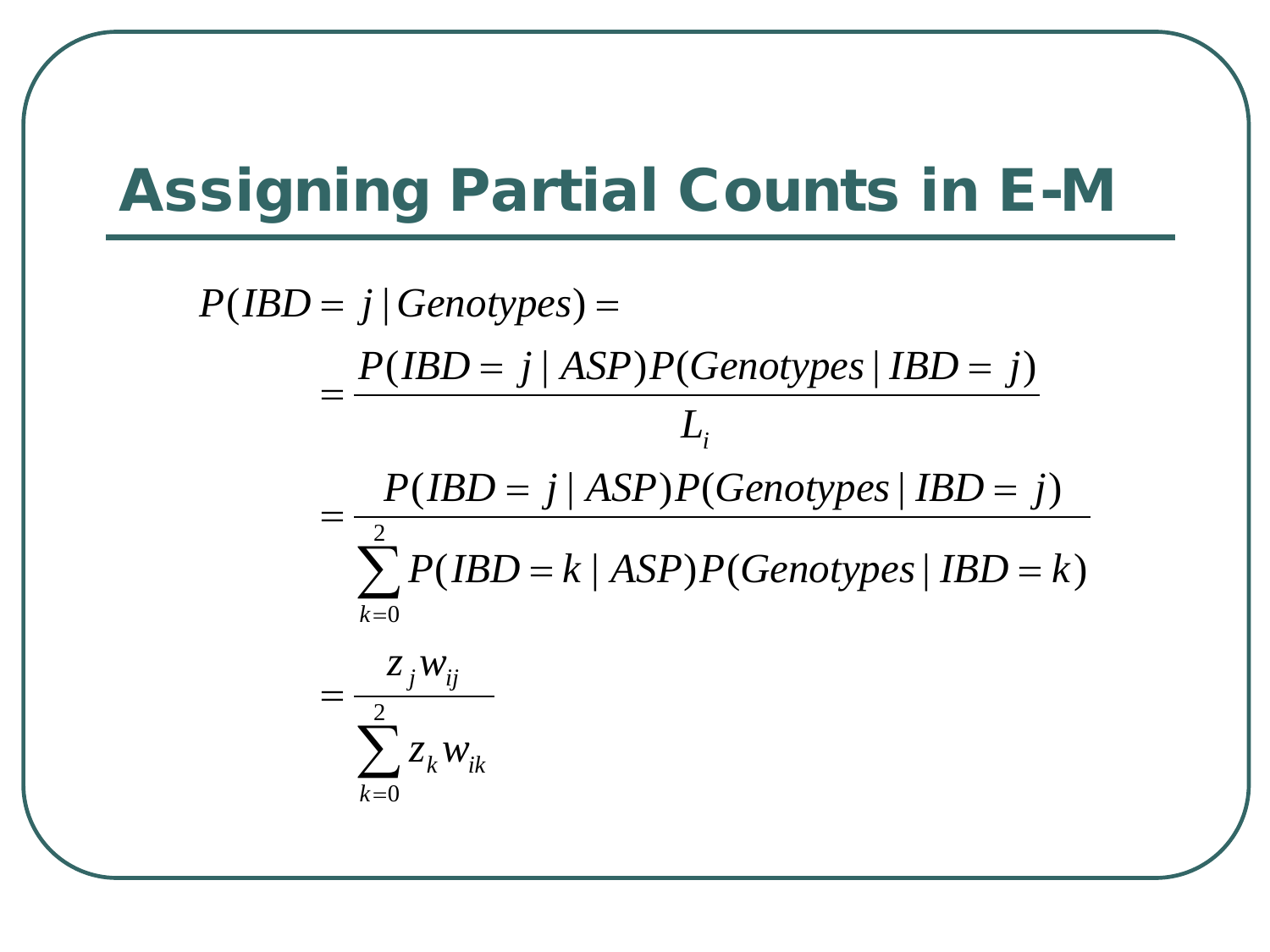#### Example



Assume a bi-allelic marker where the two alleles have identical frequencies.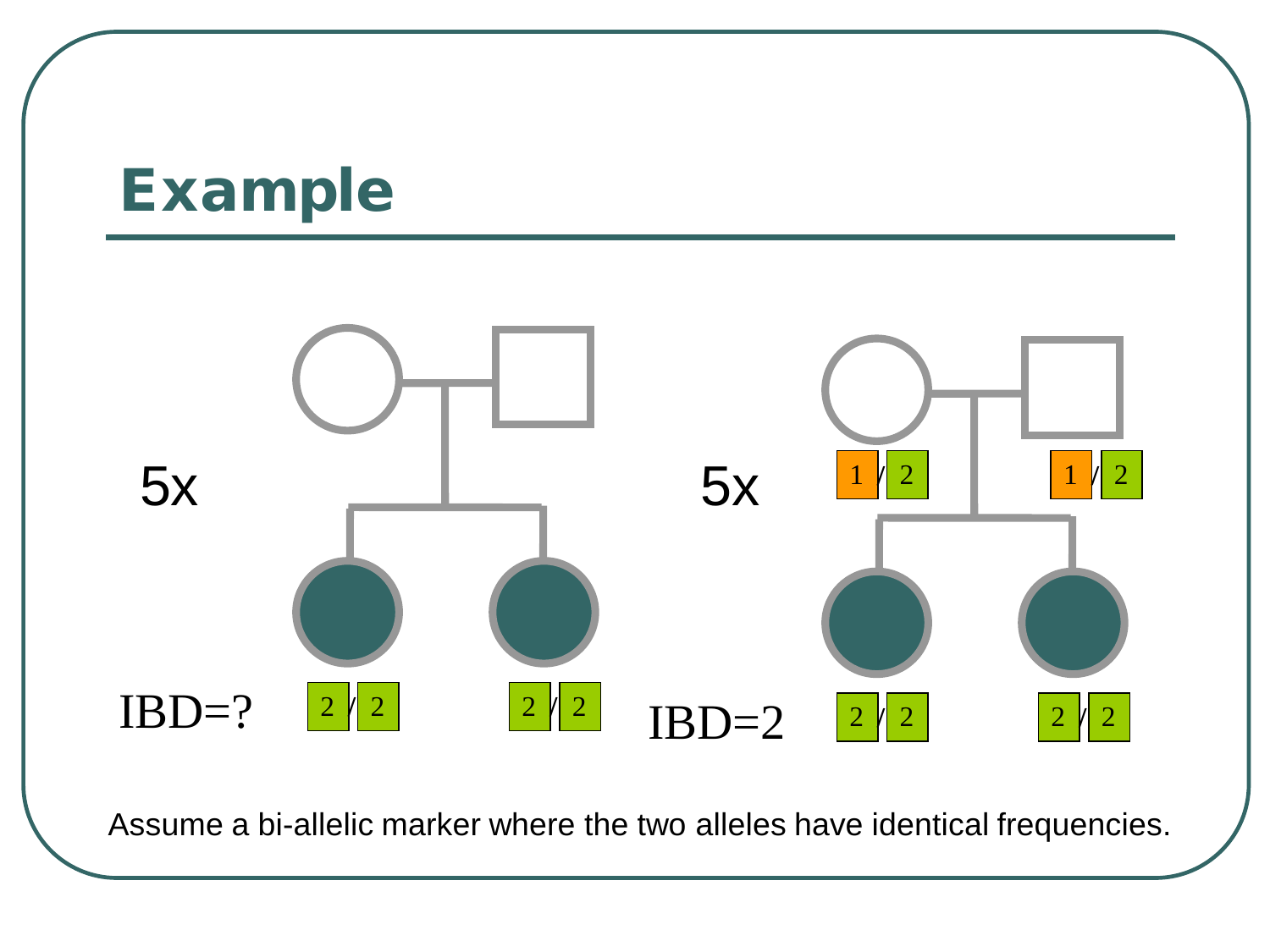#### Example of E-M Steps

| <b>Parameters</b> |                |                | <b>Equivocal Families</b> |              |         | <b>Other</b> |            |      |      |
|-------------------|----------------|----------------|---------------------------|--------------|---------|--------------|------------|------|------|
| z0                | z <sub>1</sub> | z <sub>2</sub> | $IBD=0$                   | <b>IBD=1</b> | $IBD=2$ | $IBD=2$      | <b>LOD</b> | LODi | LODu |
| 0.250             | 0.500          | 0.250          | 0.56                      | 2.22         | 2.22    | 5            | 0.00       | 0.00 | 0.00 |
| 0.056             | 0.222          | 0.722          | 0.08                      | 0.66         | 4.26    | 5            | 3.19       | 2.30 | 0.89 |
| 0.008             | 0.066          | 0.926          | 0.01                      | 0.17         | 4.82    | 5            | 4.01       | 2.84 | 1.16 |
| 0.001             | 0.017          | 0.982          | 0.00                      | 0.04         | 4.96    | 5            | 4.20       | 2.97 | 1.23 |
| 0.000             | 0.004          | 0.996          | 0.00                      | 0.01         | 4.99    | 5            | 4.25       | 3.00 | 1.24 |
| 0.000             | 0.001          | 0.999          | 0.00                      | 0.00         | 5.00    | 5            | 4.26       | 3.01 | 1.25 |
| 0.000             | 0.000          | 1.000          | 0.00                      | 0.00         | 5.00    | 5            | 4.26       | 3.01 | 1.25 |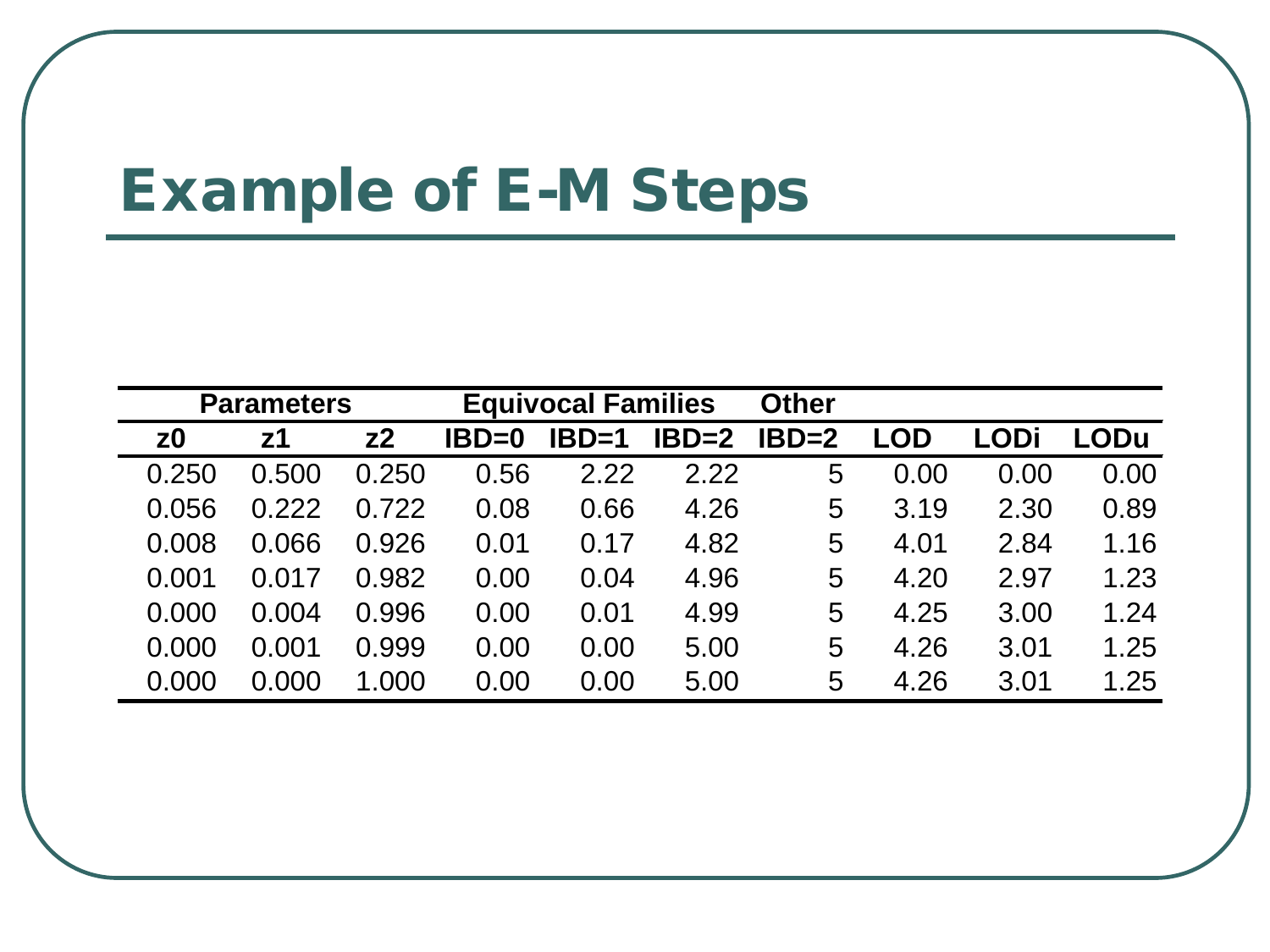### Properties of Pair Analyses Explored by Risch

- Effect of marker informativeness
- Effect of adding relative genotypes
- Size of genetic effect
	- Degree of relationship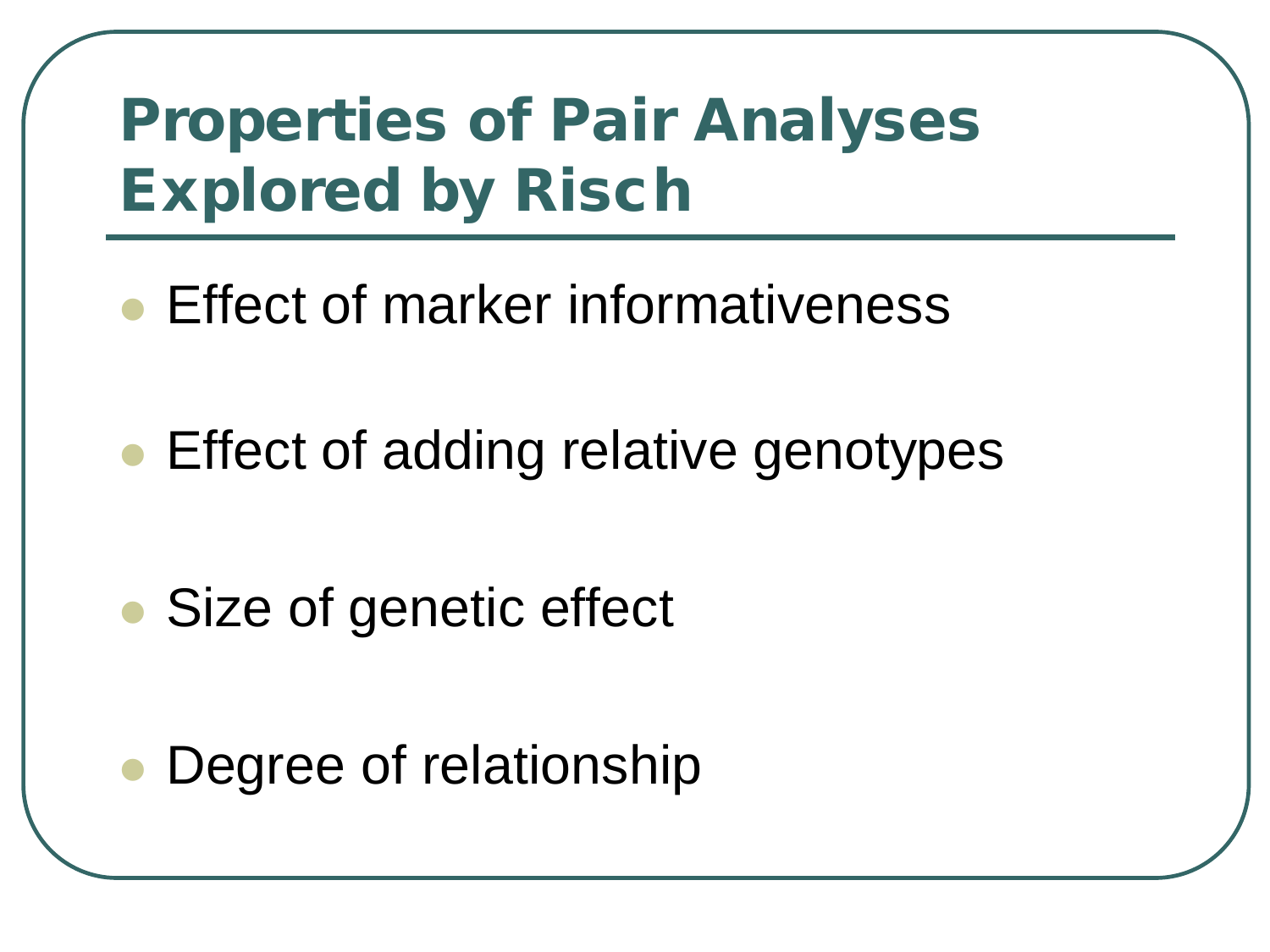#### Marker Informativeness

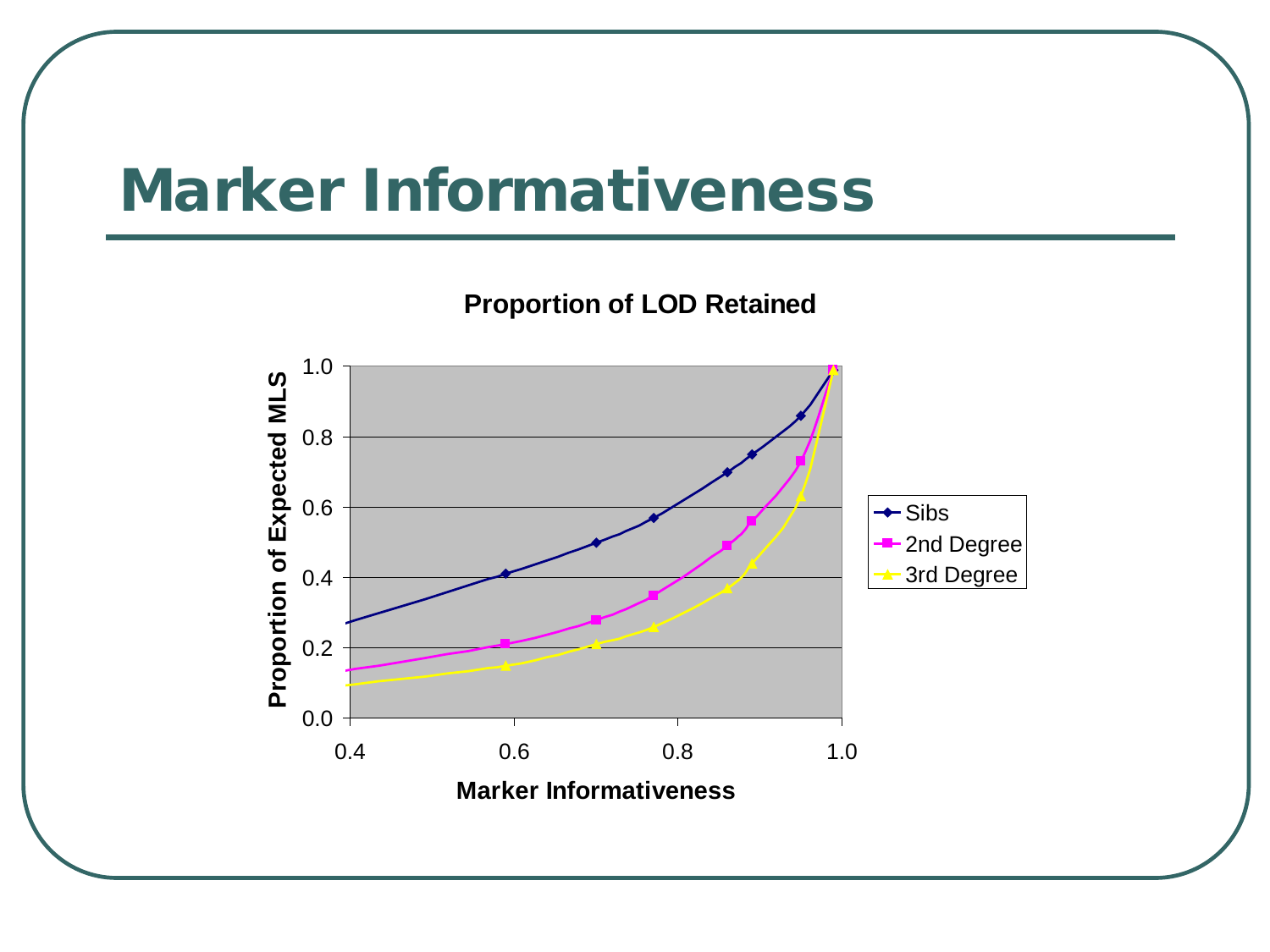## Marker Informativeness Gene of Modest Effect  $(\lambda_0=3)$

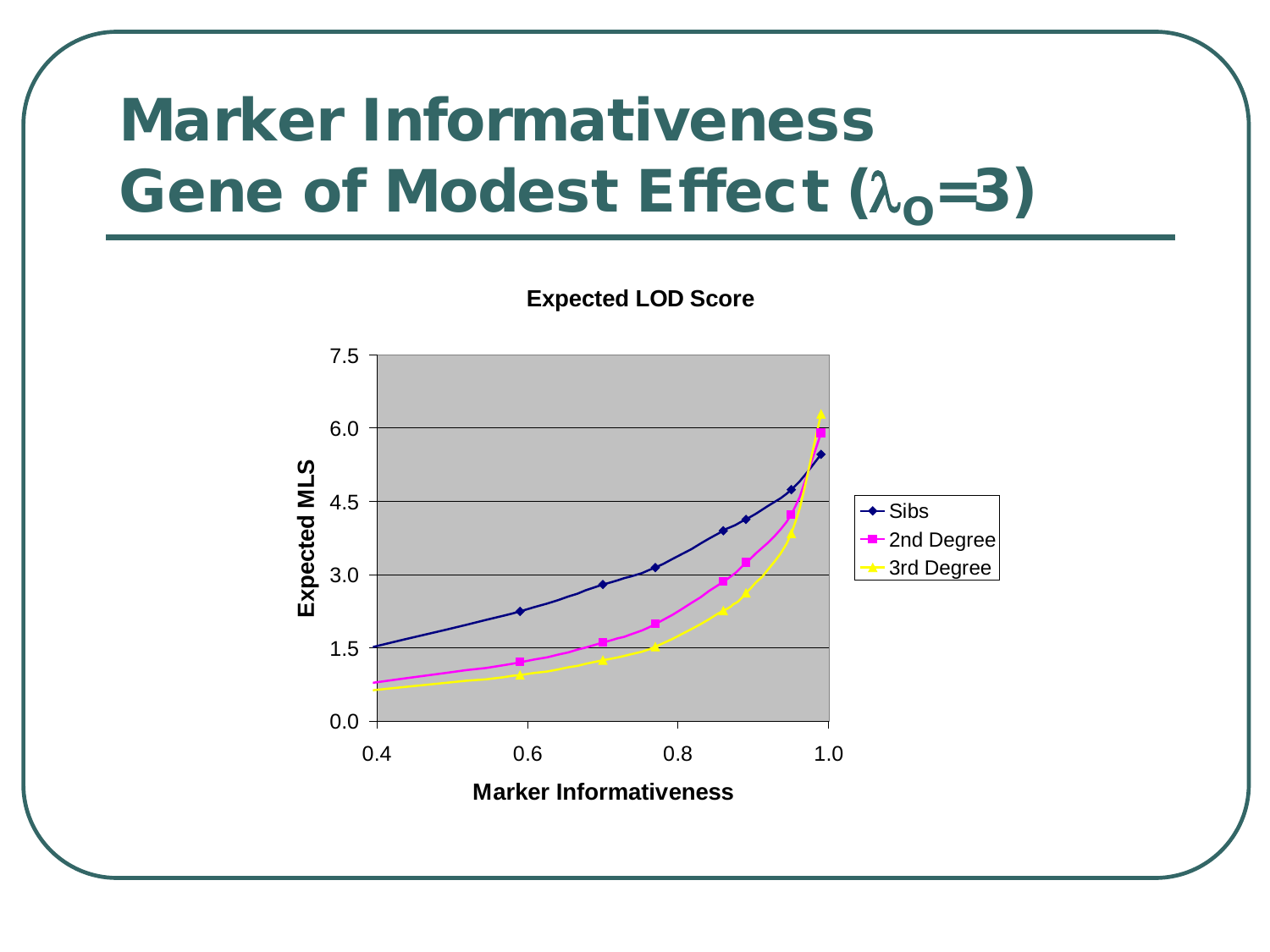### Marker Informativeness Gene of Larger Effect  $(\lambda_0=10)$

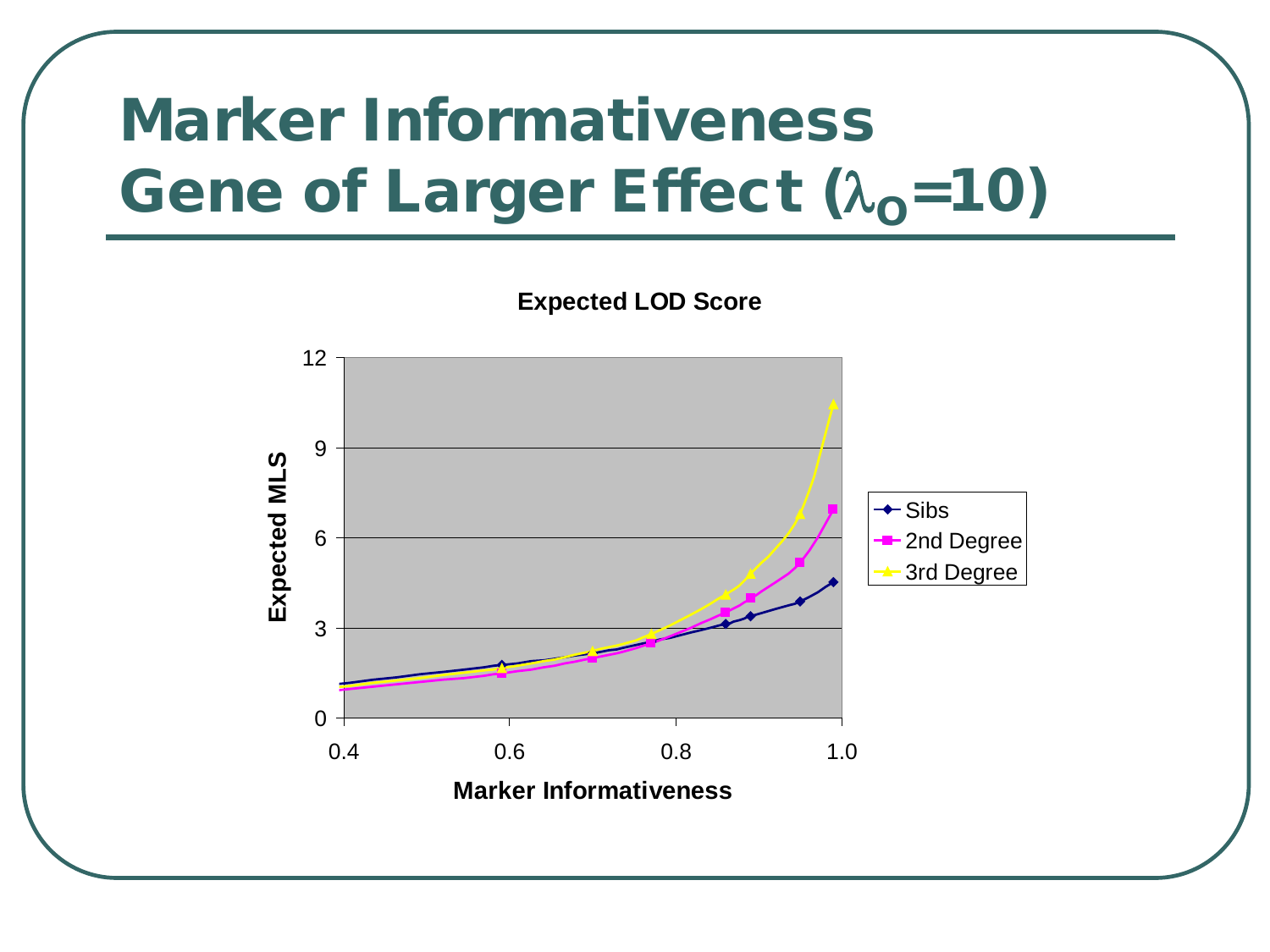### Genotypes of Other Family Members

#### Genotyping only pair decreases LOD score by

- Up to 33% if only sib-pairs are genotyped
- Up to 60% for second degree relatives
- Up to 70% for third degree relatives
- Genotyping effort decreases by
	- 50% if only sib-pairs are typed
	- 60% if only second degree relatives typed
	- 75% if only third degree relatives typed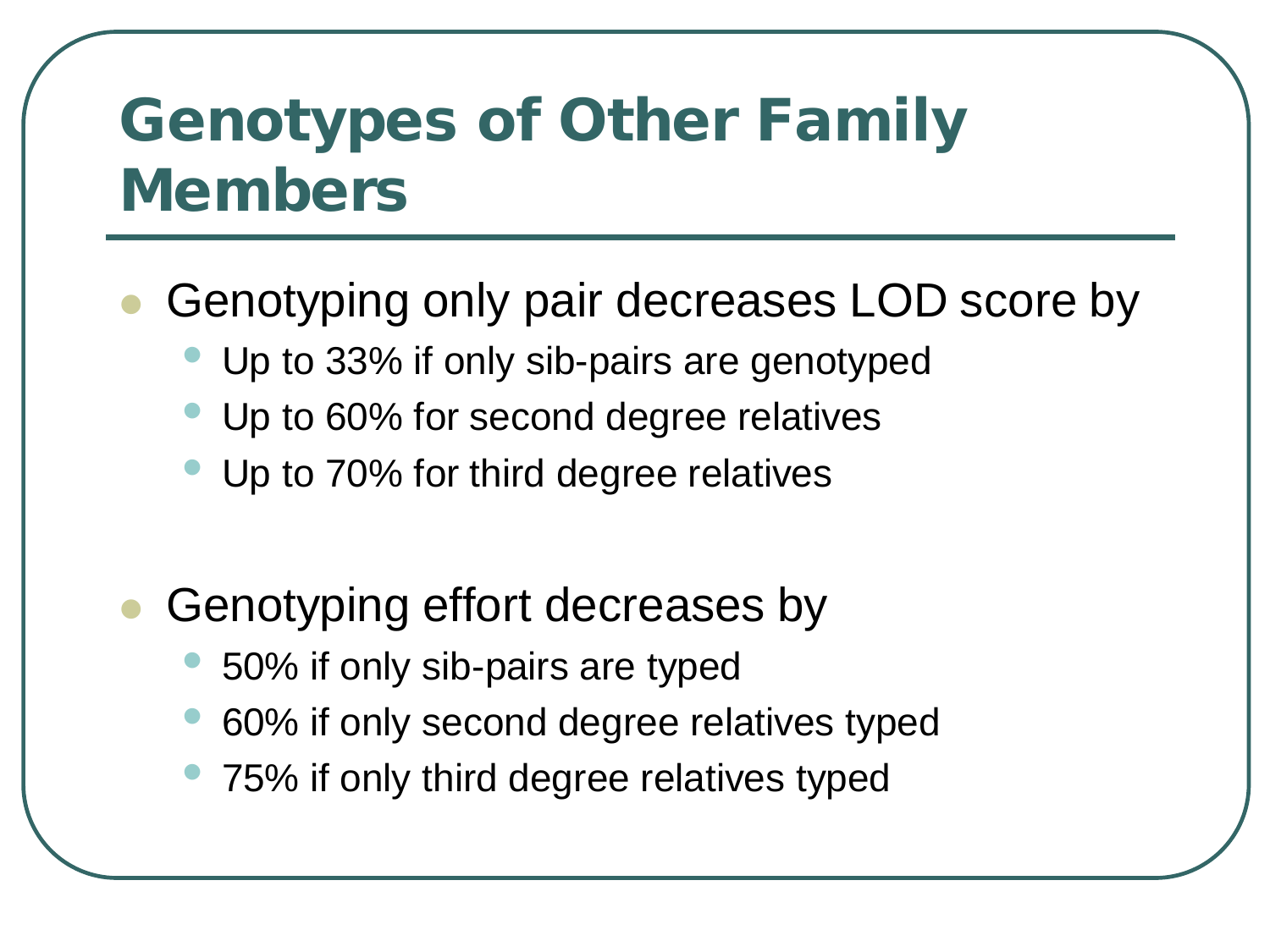### Point of Situation …

- Noted that affected siblings are more likely to share two alleles identical by descent
- Derived a likelihood based linkage test that compares sharing probabilities to null defaults
- Let's examine these probabilities in more detail …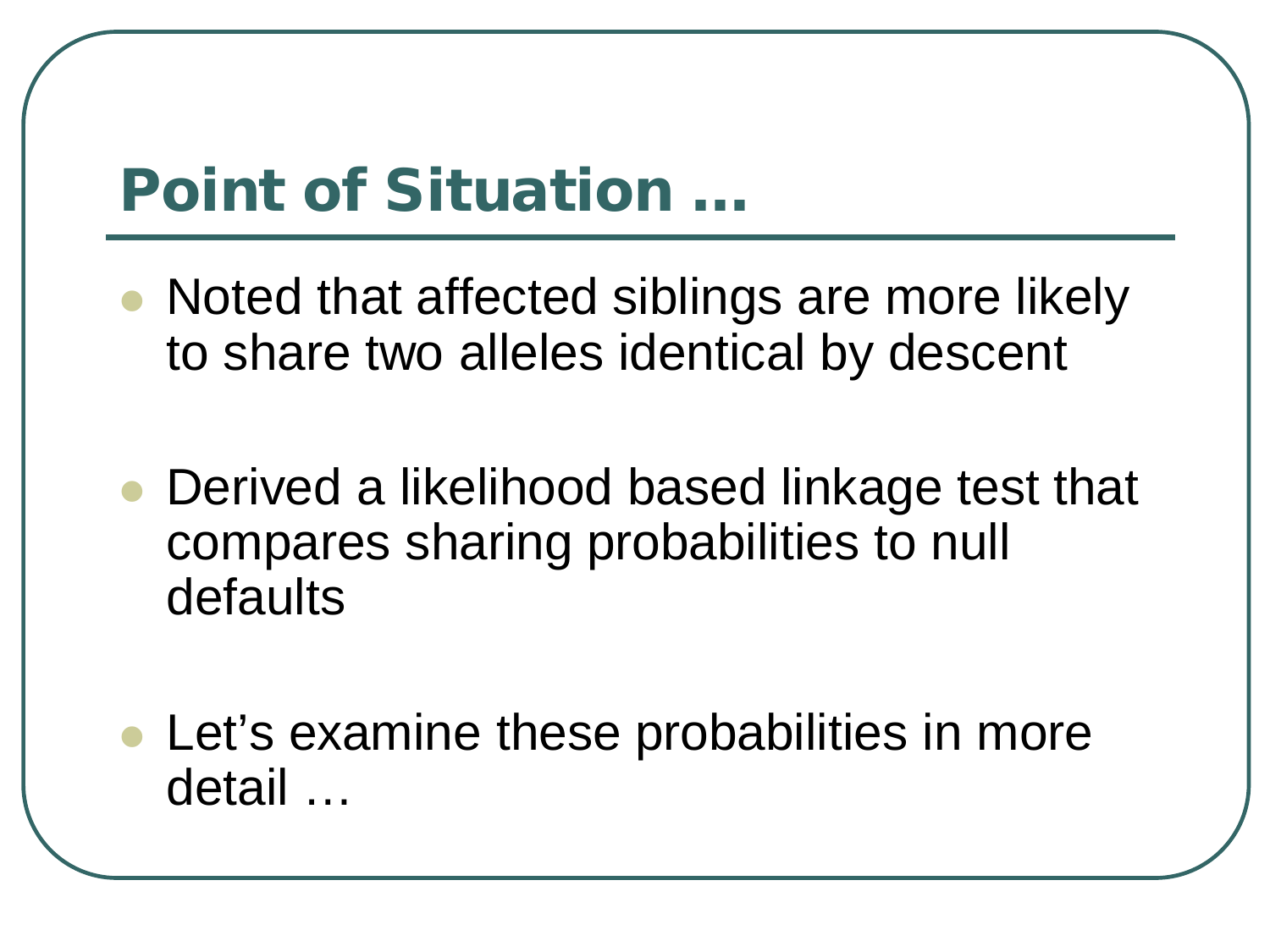### Next …

#### Predicting distribution of IBD

- Modeling marginal effect of a single locus
- Relative risk ratio  $(\lambda_R)$
- The Possible Triangle for Sibling Pairs
	- Plausible IBD values for affected siblings
	- Refinement of the model of Risch (1990)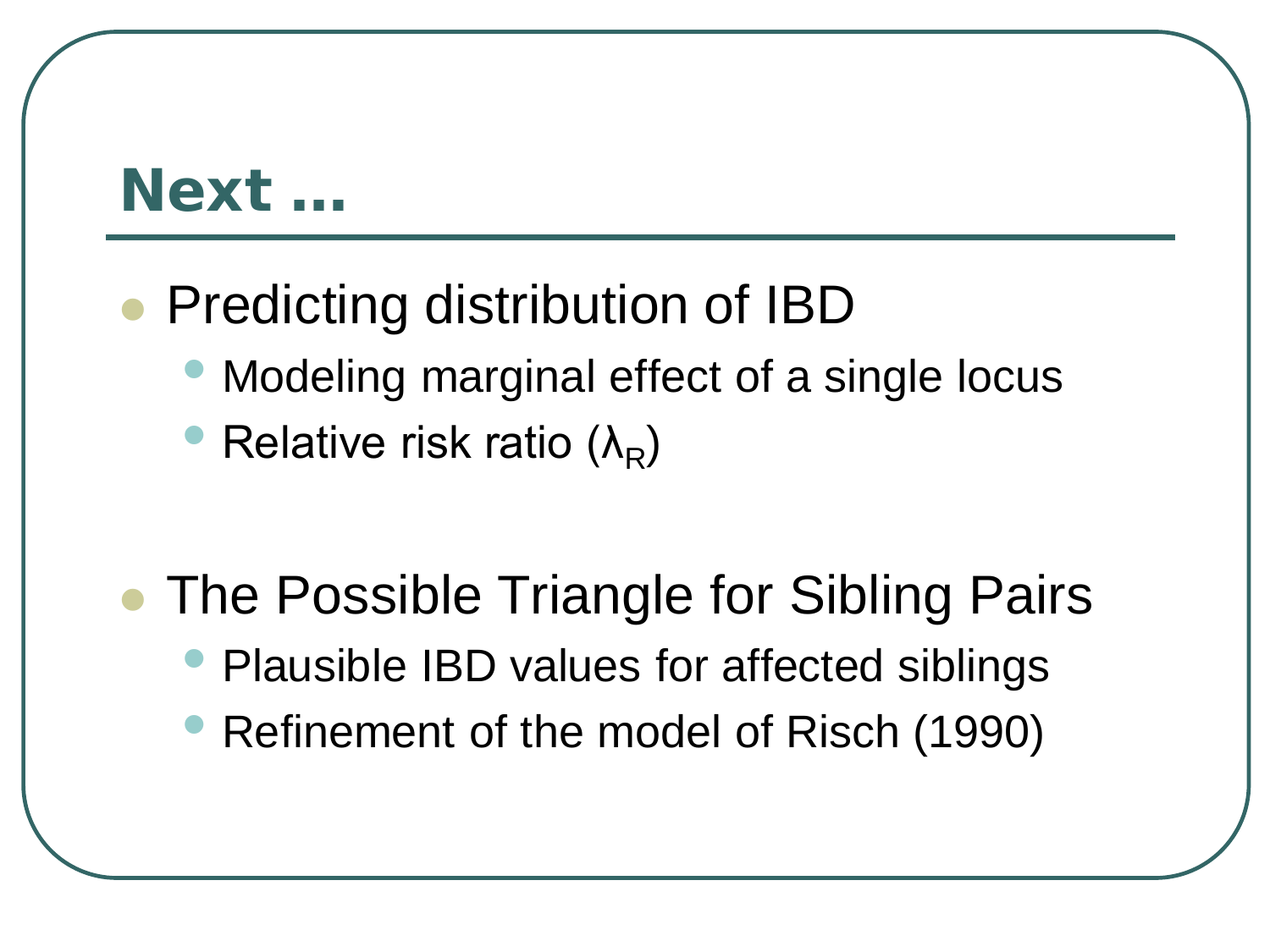#### Recurrence Risks vs. IBD

 $(affected)$ (*affected* |  $IBD = 2$  with affected relative)  $P(affected$ *P affected IBD*  $IBD=2$   $\sim$   $MZ$ =  $_{=2}$  =  $\lambda_{MZ}$  =  $\lambda_{\rm nno}$   $\alpha = \lambda_{\rm n}$ 

 $(affected)$ (*affected* |  $IBD = 1$  with affected relative)  $P(affected$ *P affected IBD*  $IBD=1 - \nu_O$ =  $_{=1} = \lambda_{O} =$  $\lambda_{\rm nno}$  ,  $=\lambda$ 

( ) *P affected*  $_0 = 1 = \frac{P(affected | IBD = 0 with affected relative)}{P(ef\acute{e}t\acute{e}t\acute{e}t\acute{e}t\acute{e}t\acute{e}t\acute{e}t\acute{e}t\acute{e}t\acute{e}t\acute{e}t\acute{e}t\acute{e}t\acute{e}t\acute{e}t\acute{e}t\acute{e}t\acute{e}t\acute{e}t\acute{e}t\acute{e}t\acute{e}t\acute{e}t\acute{e}t\acute{e}t\acute{e}t\acute{e}t\acute{e}t\acute{e}t\acute{e}t\acute{e}t\acute{e}t\acute$ *P affected IBD IBD* =  $_{=0}$  = 1 =  $\lambda$  ,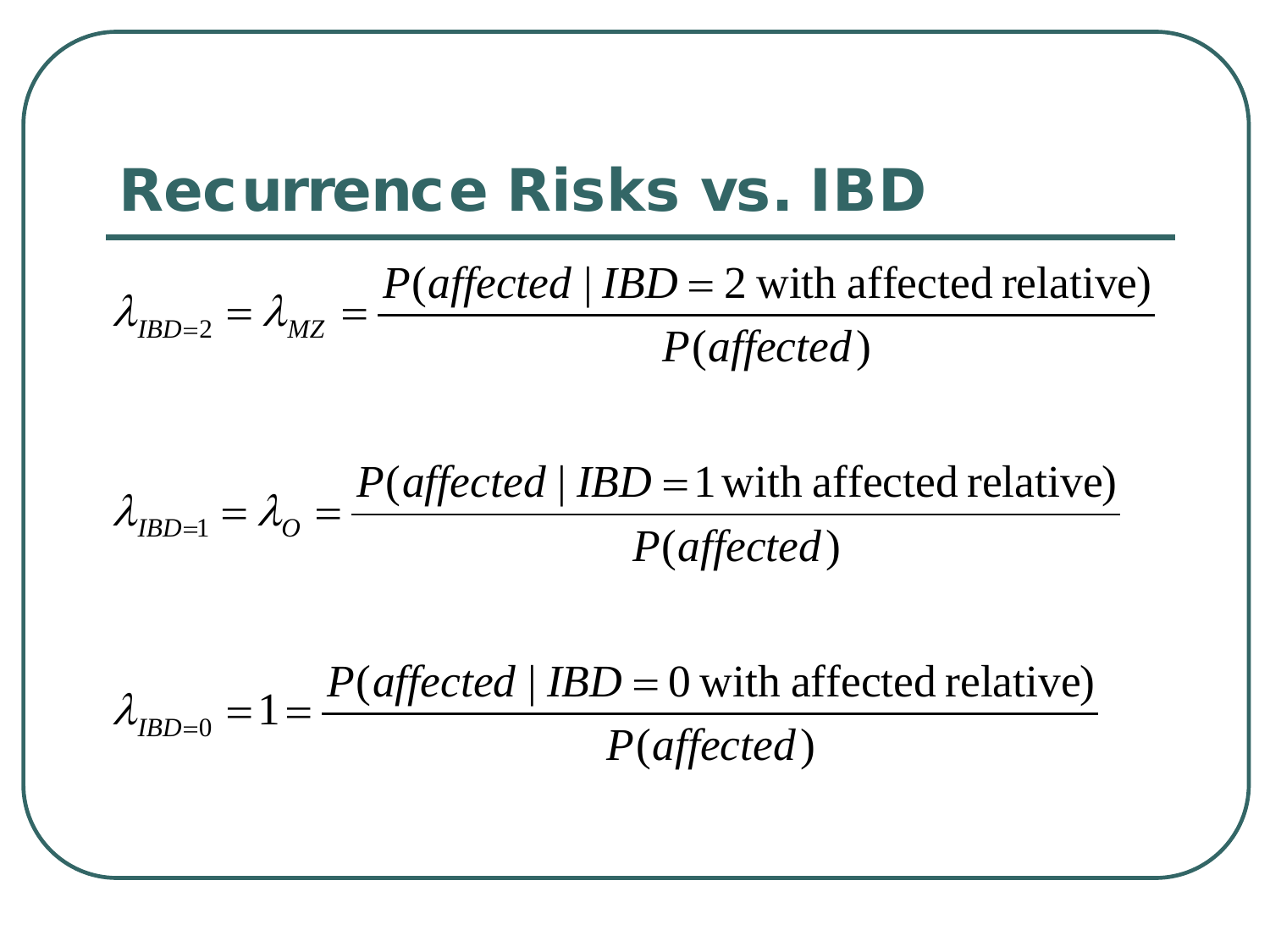### Bayes' Theorem: Predicting IBD Sharing

 $P(IBD = i | \text{ affected pair}) =$ 

 $\sum P(IBD = j)\lambda_{IBD}$  $\sum P(BD = j)P(\text{affected pair} | IBD =$ = = = =  $= i)P(\text{affected pair} | IBD =$ = *j IBD j IBD i j*  $P(IBD = j)$  $P(IBD = i)$  $P(IBD = j)P($  affected pair  $| IBD = j$  $P(IBD = i)P($  affected pair  $| IBD = i$  $\lambda$  ,  $\lambda$  ,  $(BD = j)$  $(BD = i)$  $(IBD = j)P(\text{affected pair} | IBD = j)$  $(IBD = i)P(\text{affected pair} | IBD = i)$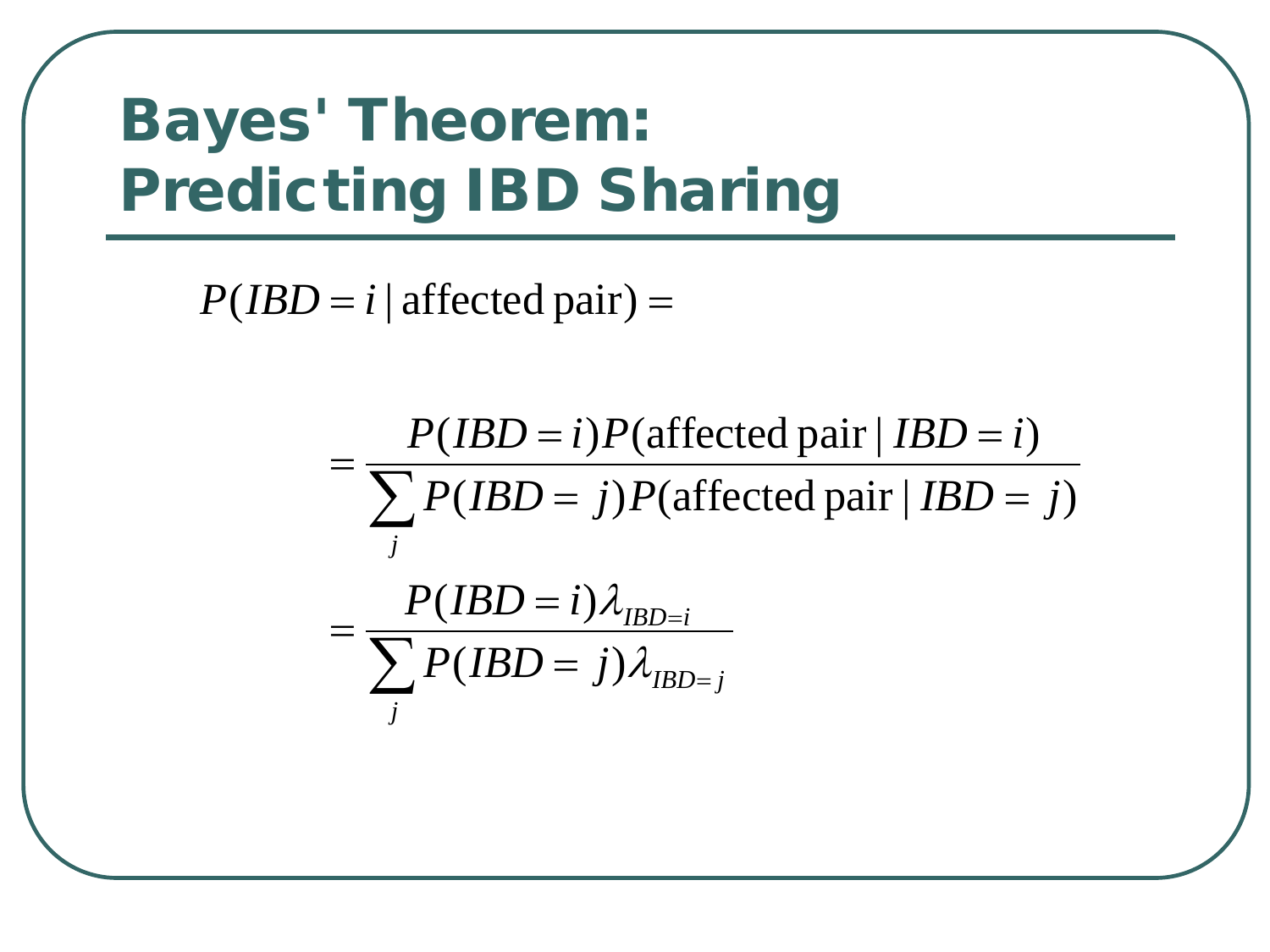### Sibpairs Expected Values for  $z_0$ ,  $z_1$ ,  $z_2$

$$
z_0 = 0.25 \frac{1}{\lambda_s}
$$

$$
z_1 = 0.50 \frac{\lambda_o}{\lambda_s}
$$

$$
z_2 = 0.25 \frac{\lambda_{MZ}}{\lambda_s}
$$

 $1 \leq \lambda_o \leq \lambda_s \leq \lambda_{MZ}$  for any genetic model  $\leq \lambda_{0} \leq \lambda_{s} \leq \lambda_{\Lambda}$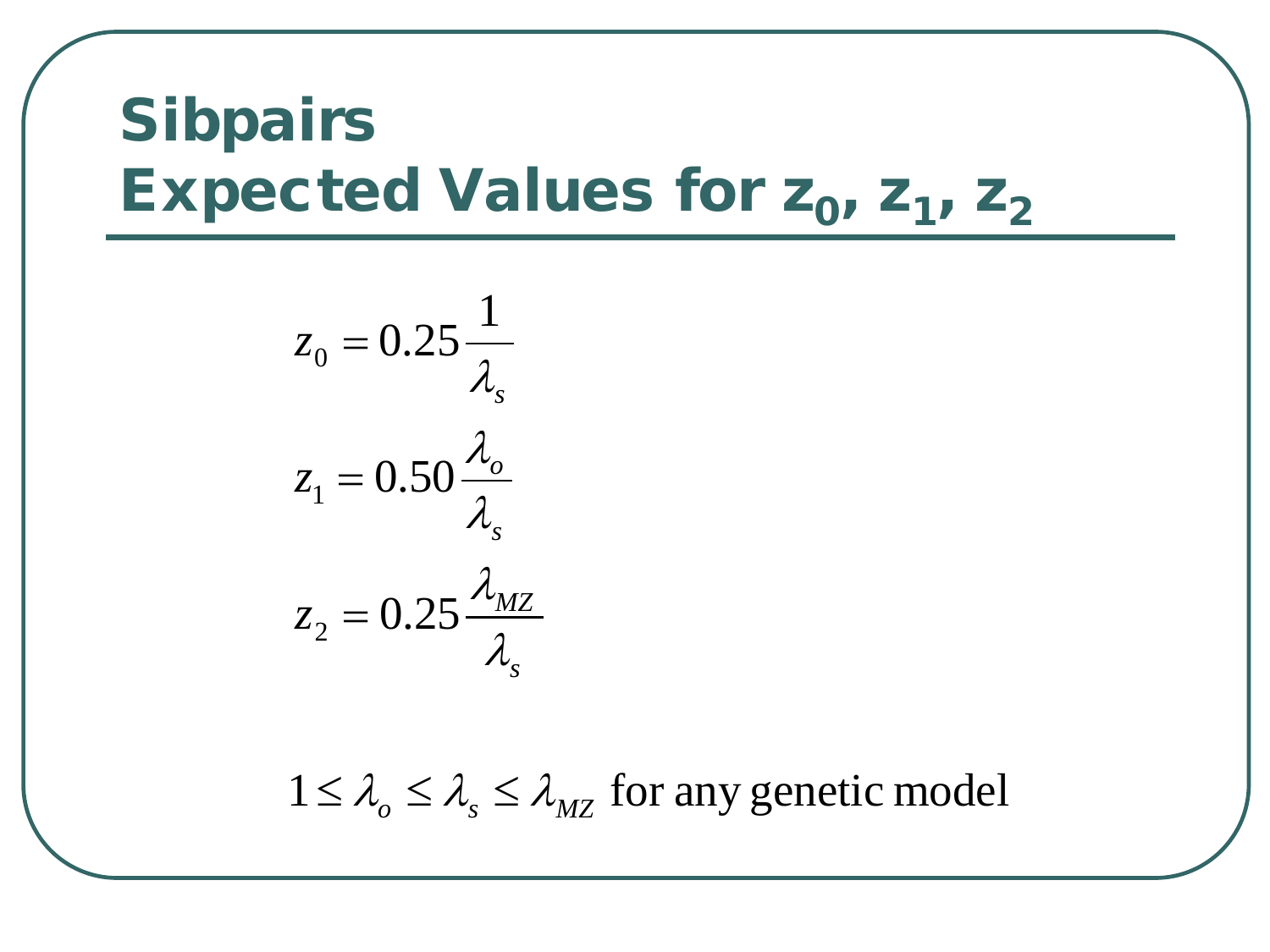#### Possible Triangle

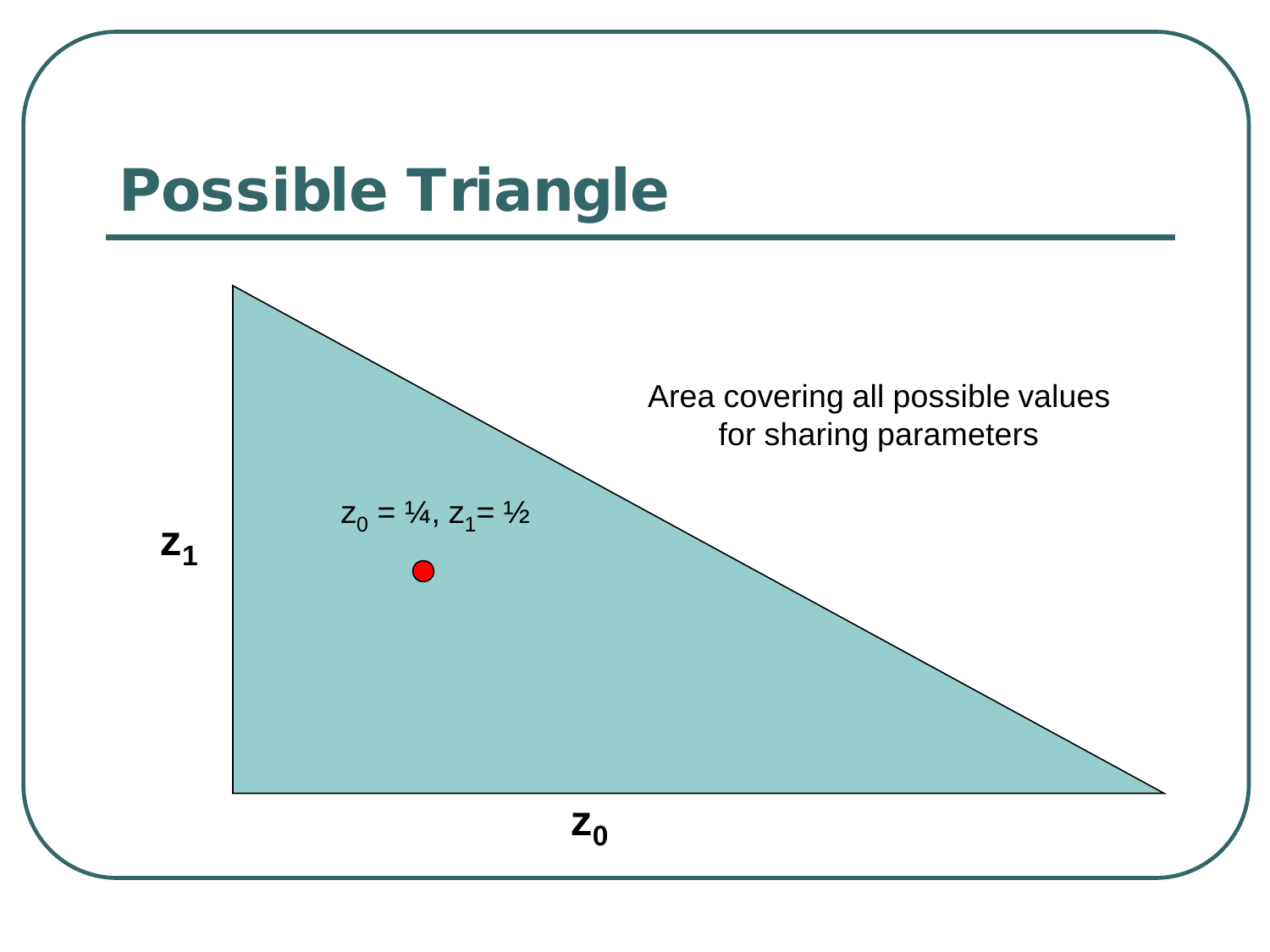### Possible Triangle

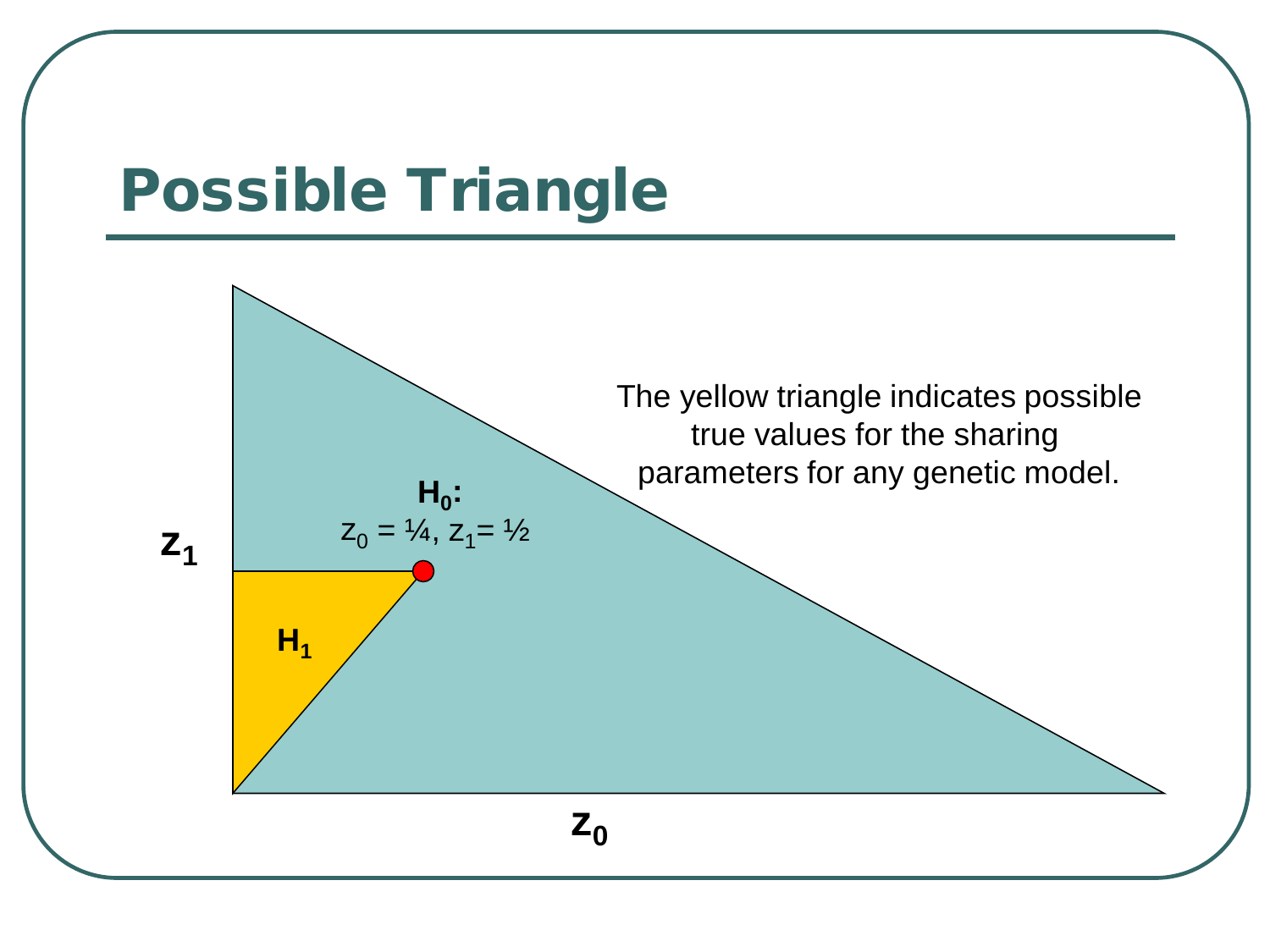### Intuition

### Under the null

- **True parameter values are**  $(\frac{1}{4}, \frac{1}{2}, \frac{1}{4})$
- Estimates will wobble around this point

#### Under the alternative

- True parameter values are within triangle
- Estimates will wobble around true point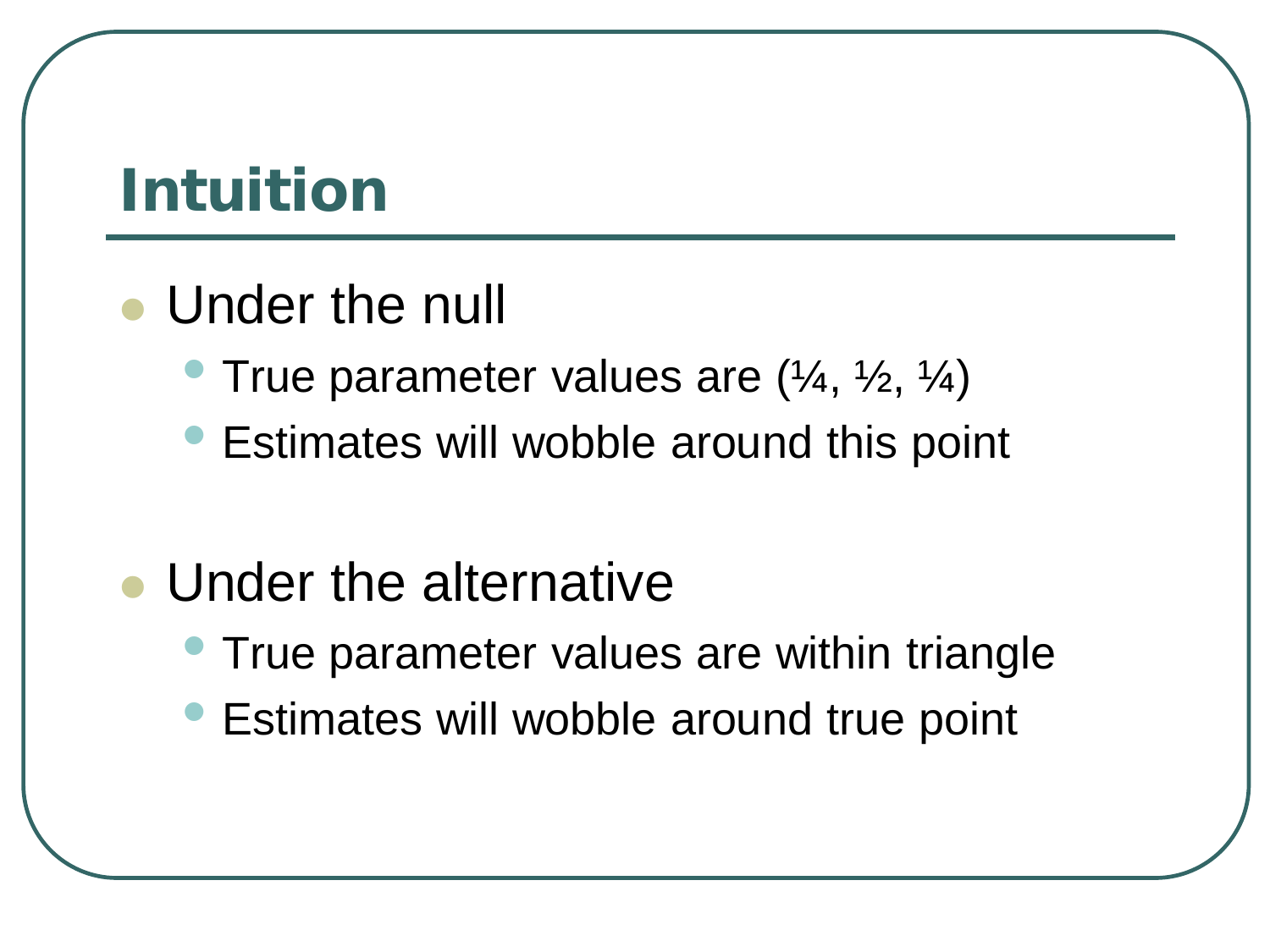### Idea (Holmans, 1993)

- Testing for linkage
	- Do IBD patterns suggest a gene is present?
- Focus on situations where IBD patterns are compatible with a genetic model
	- Restrict maximization to possible triangle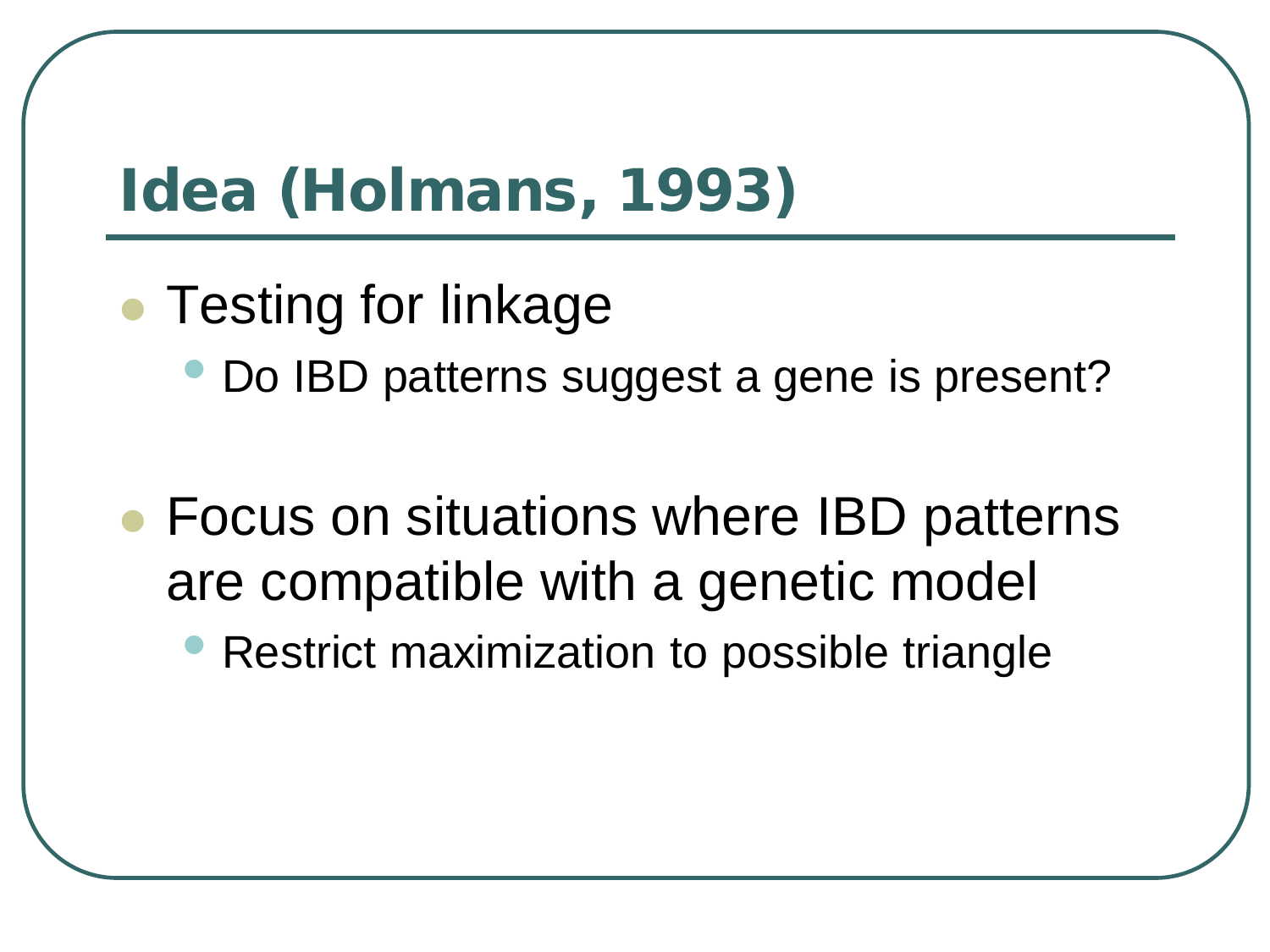### The possible triangle method

- 1. Estimate  $z_0$ ,  $z_1$ ,  $z_2$  without restrictions
- 2. If estimate of  $z_1 > \frac{1}{2}$  then ...
	- a) Repeat estimation with  $z_1 = \frac{1}{2}$
	- b) If this gives  $z_0 > \frac{1}{4}$  then revert to null (MLS=0)
- 3. If estimates imply  $2z_0 > z_1$  then ...
	- a) Repeat estimation with  $z_1 = 2z_0$
	- If this gives  $z_0 > \frac{1}{4}$  then revert to null (MLS=0)
- 4. Otherwise, leave estimates unchanged.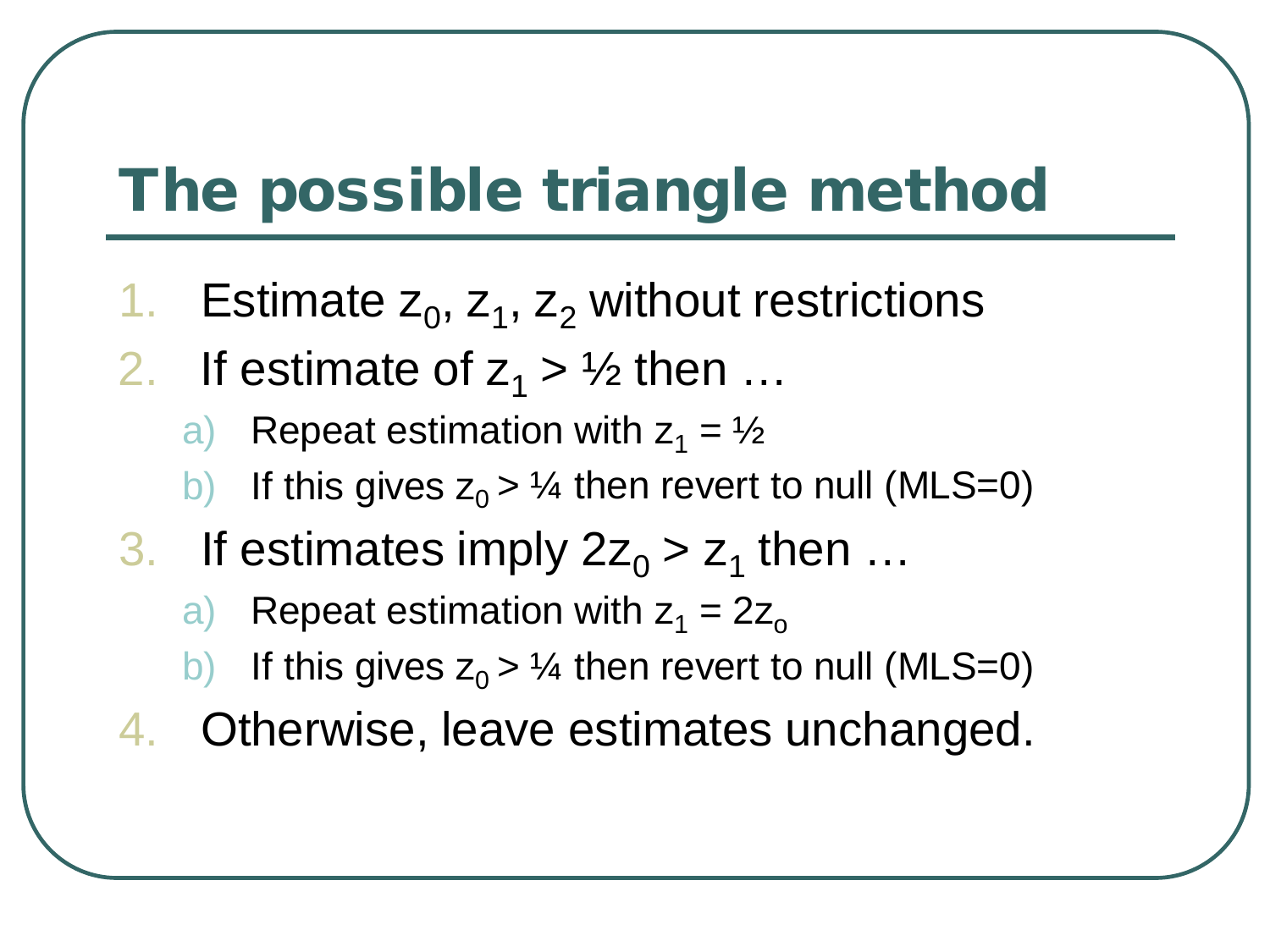#### Possible Triangle

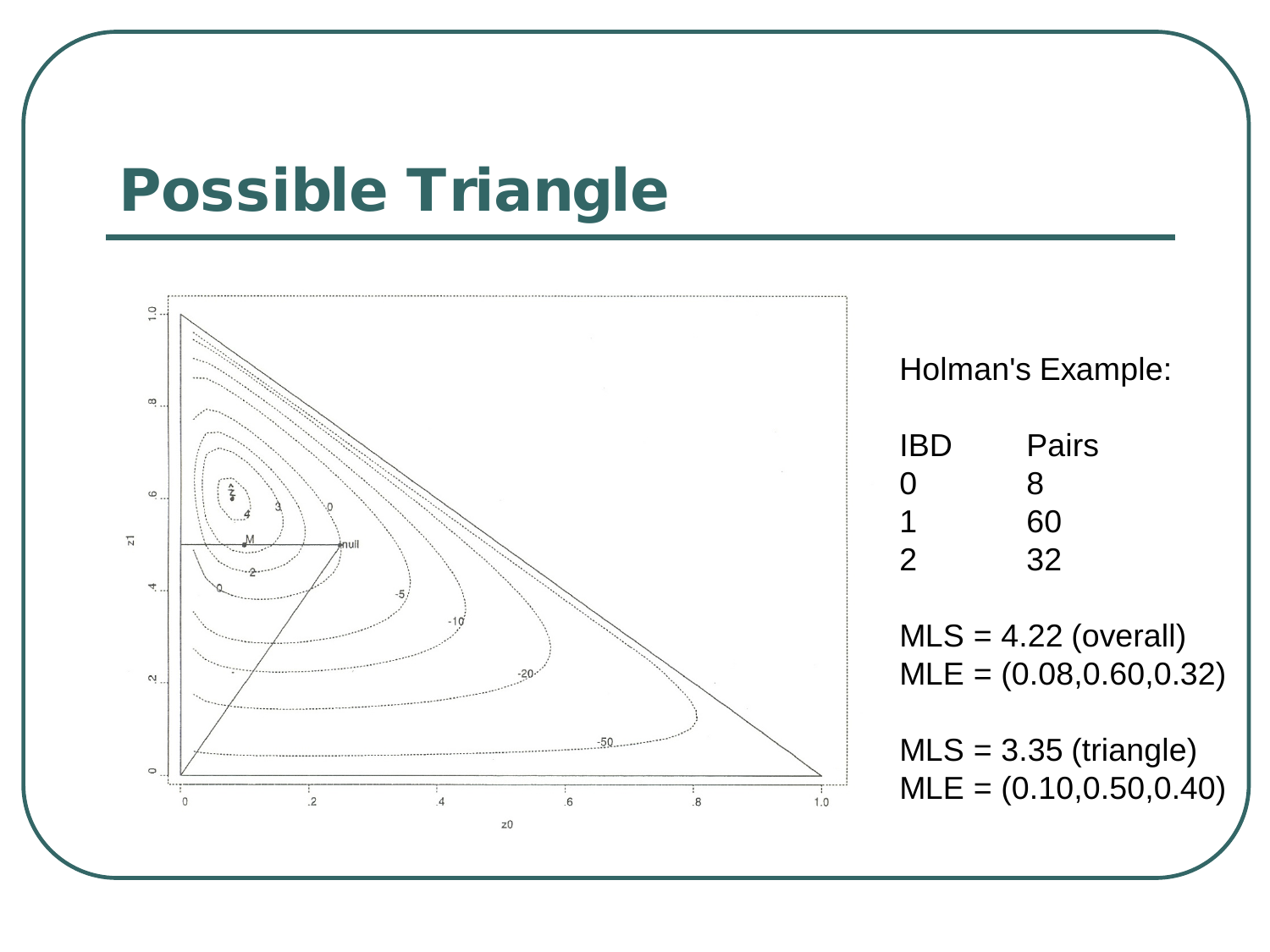## MLS Combined With Possible Triangle

- Under null, true **z** is a corner of the triangle
	- Estimates will often lie outside triangle
	- Restriction to the triangle decreases MLS
	- MLS threshold for fixed type I error decreases
- Under alternative, true **z** is within triangle
	- Estimates will lie outside triangle less often
	- MLS decreases less
	- Overall, power should be increased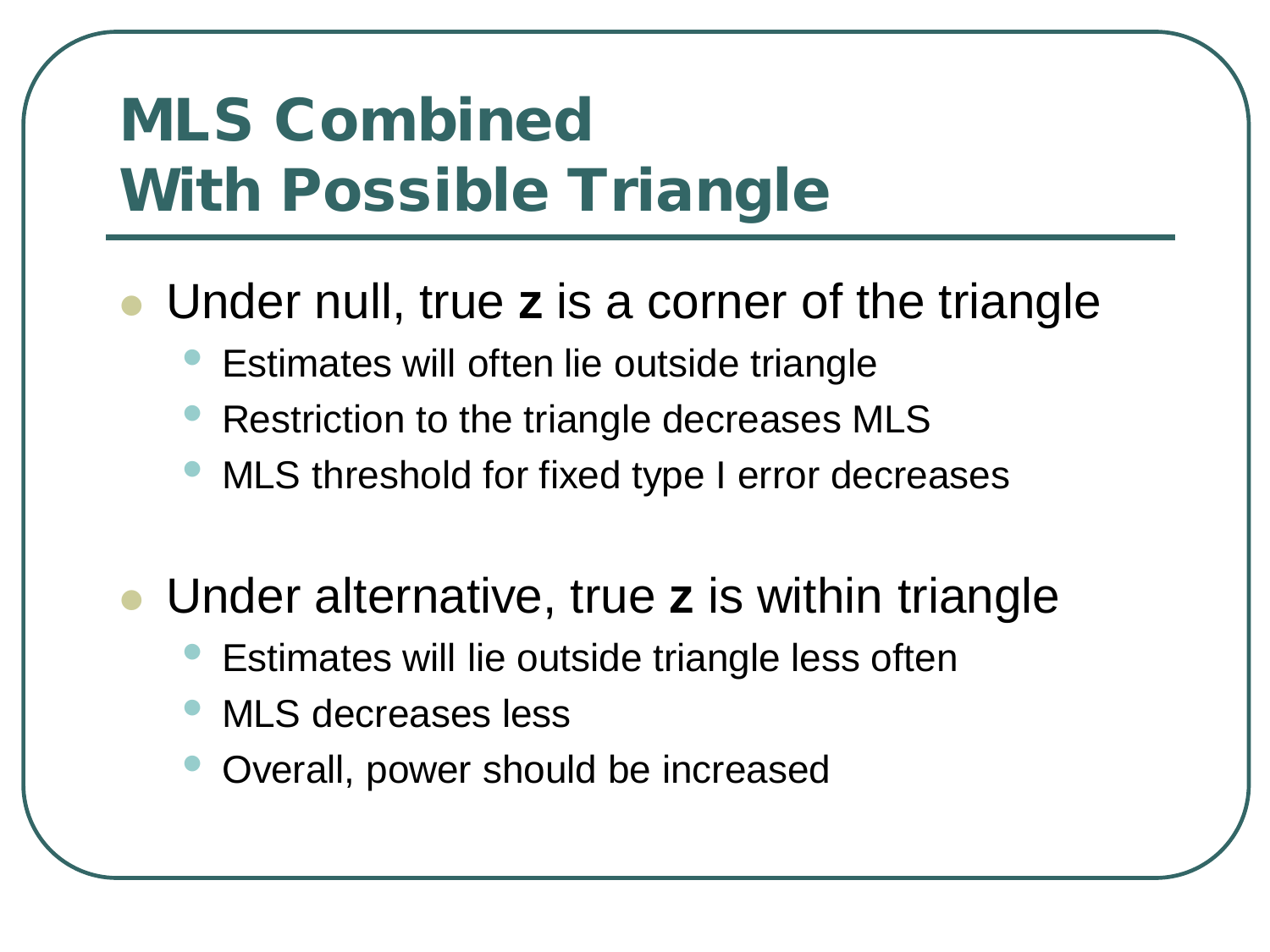#### Example

#### Type I error rate of 0.001

#### • LOD of 3.0 with unrestricted method • Risch (1990)

#### • LOD of 2.3 with possible triangle constraint • Holmans (1993)

• For some cases, almost doubles power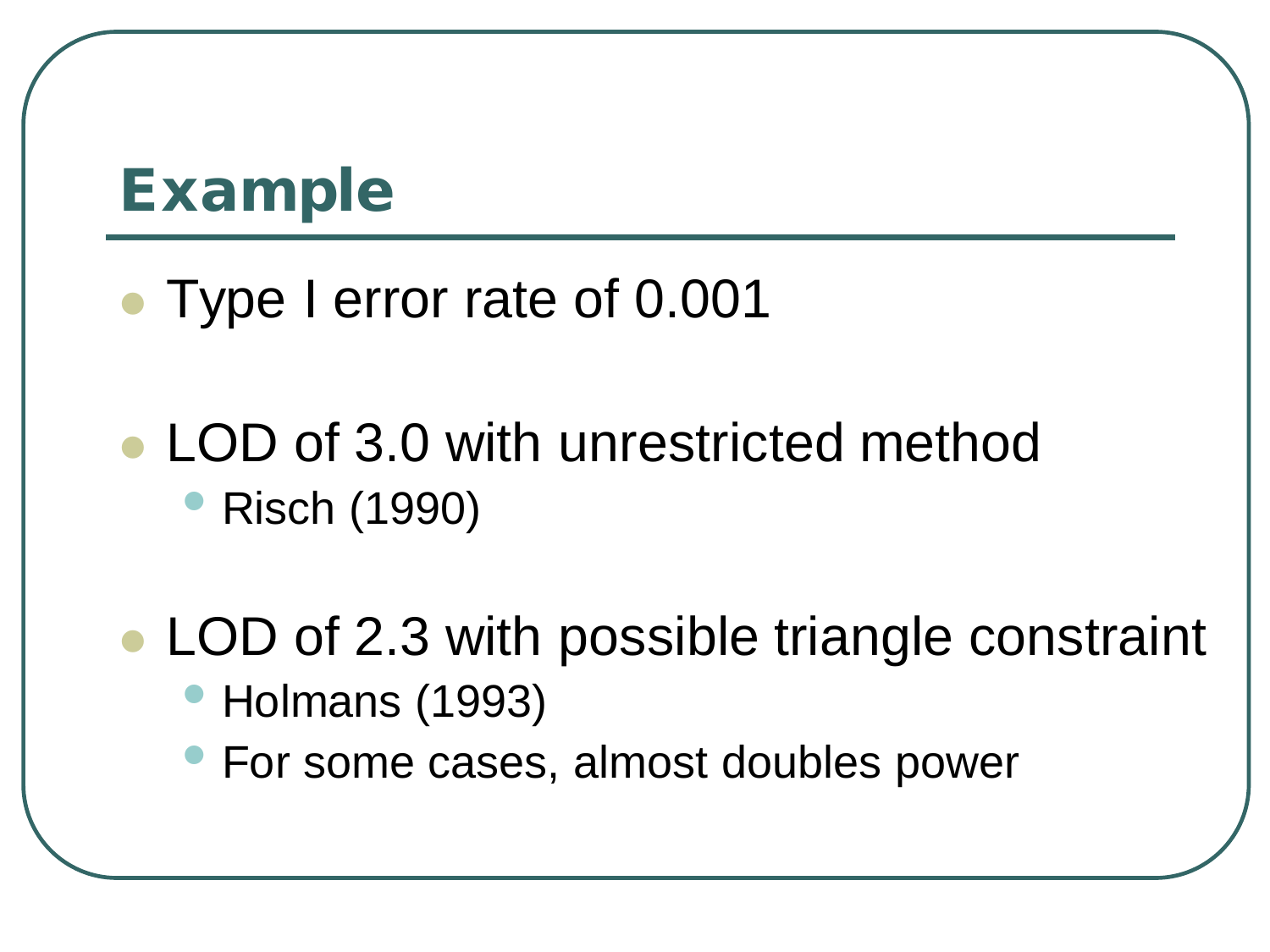### Recommended Reading

• Holmans (1993) Asymptotic Properties of Affected-Sib-Pair Linkage Analysis *Am J Hum Genet* **52:**362-374

**Introduces possible triangle constraint** Good review of MLS method